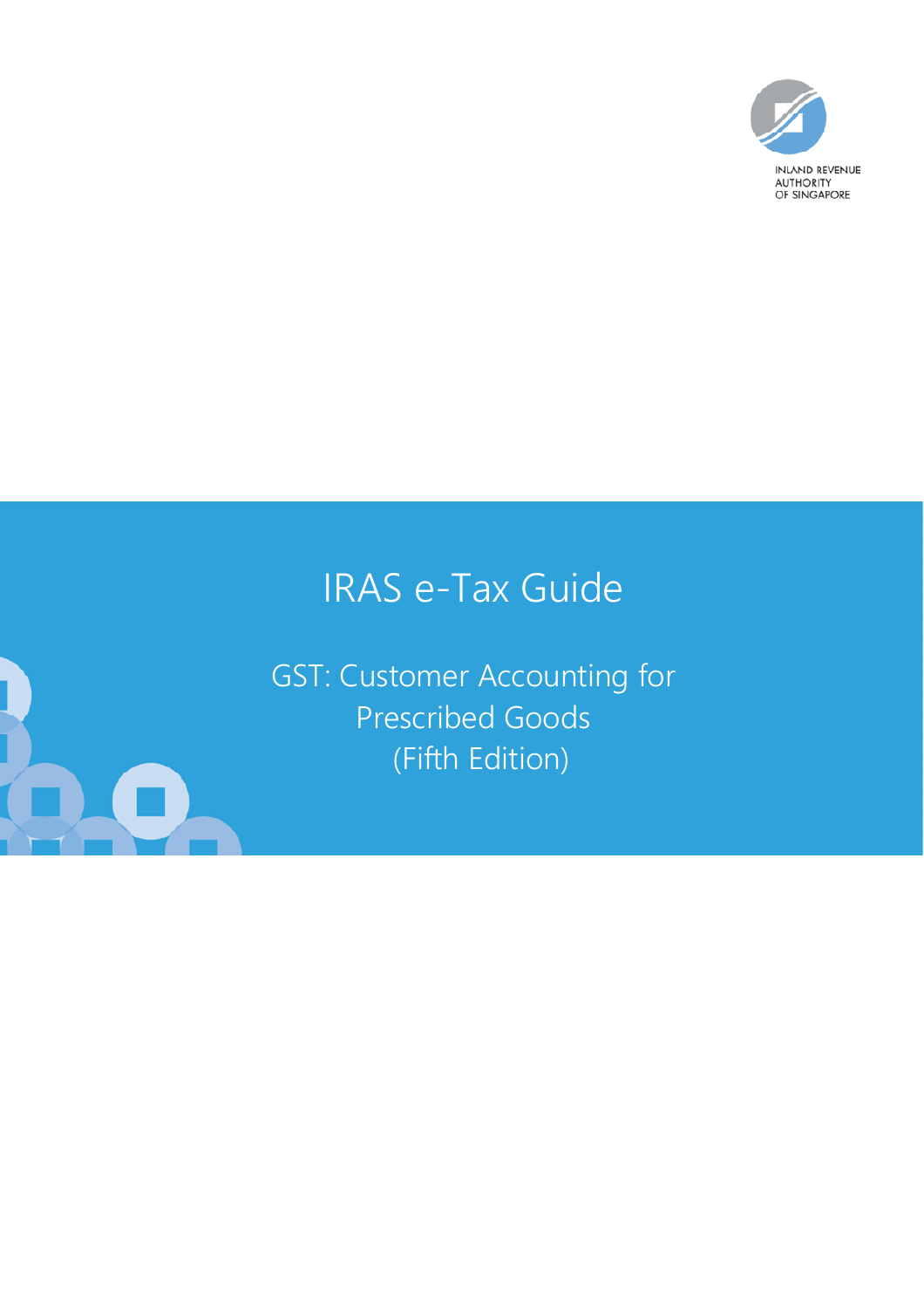Published by Inland Revenue Authority of Singapore

Published on 1 Nov 2019

First edition on 15 Sep 2017 Second edition on 13 Dec 2018 Third edition on 16 Aug 2019 Fourth edition on 1 Nov 2019 Fifth edition on 2 Mar 2020

Disclaimers: IRAS shall not be responsible or held accountable in any way for any damage, loss or expense whatsoever, arising directly or indirectly from any inaccuracy or incompleteness in the Contents of this e-Tax Guide, or errors or omissions in the transmission of the Contents. IRAS shall not be responsible or held accountable in any way for any decision made or action taken by you or any third party in reliance upon the Contents in this e-Tax Guide. This information aims to provide a better general understanding of taxpayers' tax obligations and is not intended to comprehensively address all possible tax issues that may arise. While every effort has been made to ensure that this information is consistent with existing law and practice, should there be any changes, IRAS reserves the right to vary its position accordingly.

© Inland Revenue Authority of Singapore

All rights reserved. No part of this publication may be reproduced or transmitted in any form or by any means, including photocopying and recording without the written permission of the copyright holder, application for which should be addressed to the publisher. Such written permission must also be obtained before any part of this publication is stored in a retrieval system of any nature.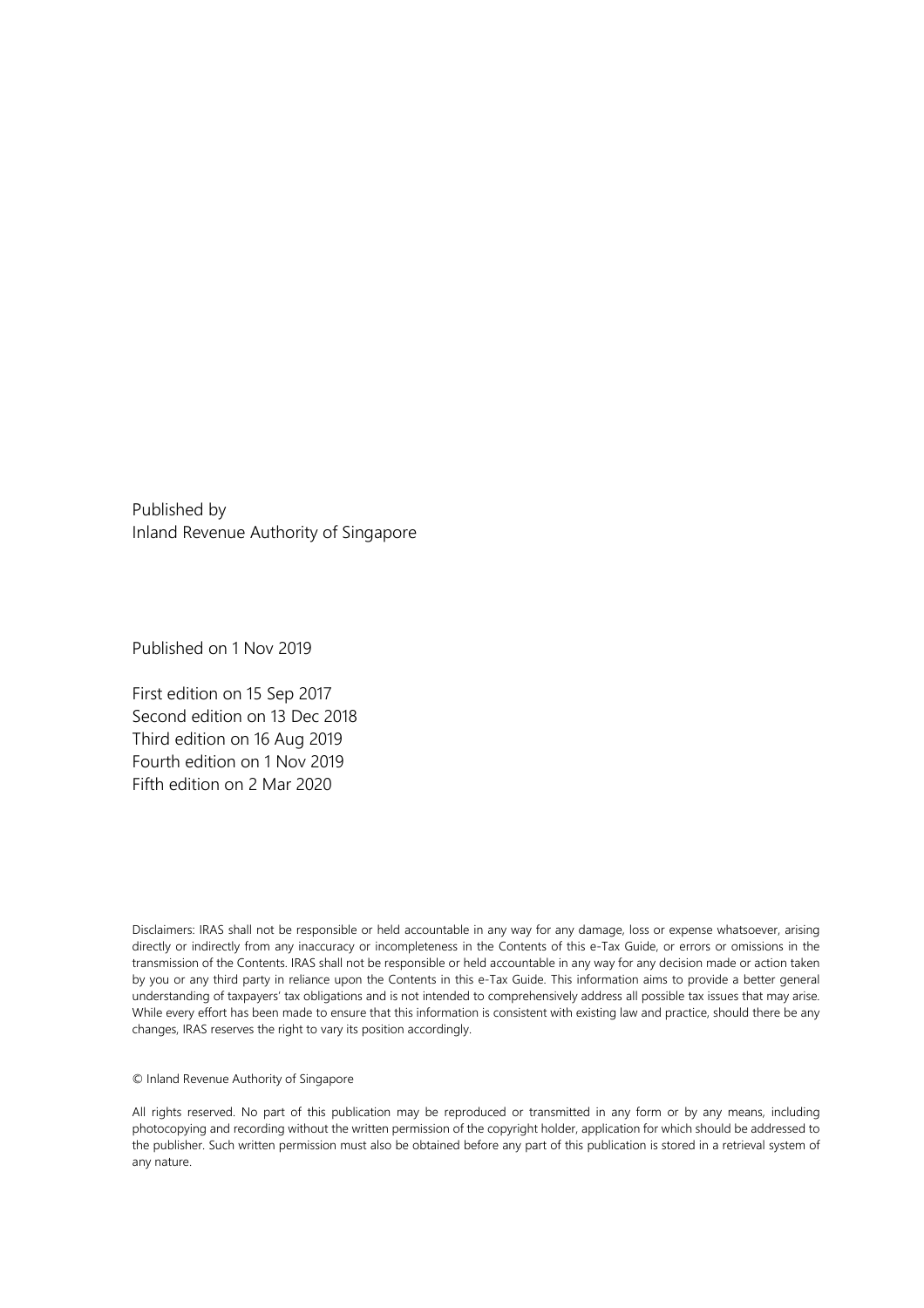### Table of Contents

| 1              |                                                                      |
|----------------|----------------------------------------------------------------------|
| $\overline{2}$ |                                                                      |
| 3              |                                                                      |
| 4              | Customer Accounting for Relevant Supply of Prescribed Goods 3        |
| 5              |                                                                      |
| 6              | You are a GST-registered Supplier Making a Relevant Supply  6        |
| 7              | You are a GST-registered Customer Receiving a Relevant Supply 9      |
| 8              |                                                                      |
| 9              |                                                                      |
| 10             |                                                                      |
| 11             |                                                                      |
|                |                                                                      |
|                |                                                                      |
| 14             |                                                                      |
|                |                                                                      |
|                |                                                                      |
|                | Annex B – Whether your purchase is subject to customer accounting 30 |
|                |                                                                      |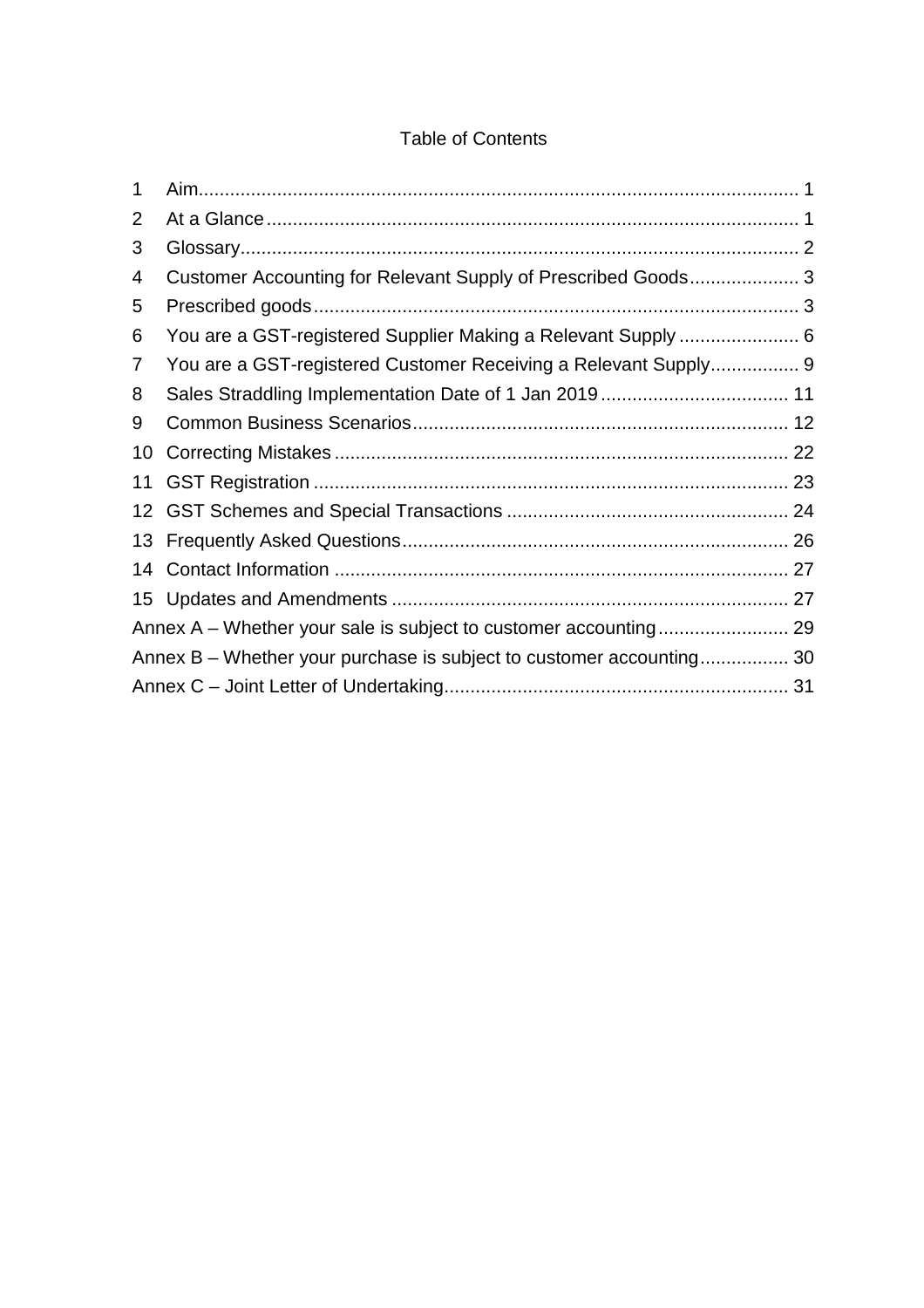### <span id="page-3-0"></span>**1 Aim**

- 1.1 Customer accounting for certain prescribed goods will be implemented from 1 Jan 2019 to deter fraud schemes where the seller absconds with the GST collected, but businesses further down the supply chain continue to claim the input tax. It will be applicable to supplies of mobile phones, memory cards and off-the-shelf software, which are commonly used in these fraud schemes.
- 1.2 This guide explains how businesses would apply customer accounting for transactions in mobile phones, memory cards and off-the-shelf software ("prescribed goods").
- 1.3 You should read this guide if you are a GST-registered business and you purchase, import and/or sell the prescribed goods in Singapore or if you are a section 33(2) GST agent and supply prescribed goods in Singapore on behalf of your overseas principals.

### <span id="page-3-1"></span>**2 At a Glance**

- 2.1 The sale of goods and services (excluding financial services, residential properties, investment precious metals and digital payment tokens with effect from 1 Jan 2020) is a taxable supply subject to GST. In making a taxable supply of goods, you must charge and account for GST on the local sales as your output tax. You may claim the GST paid on your local purchases and imports of goods as your input tax credit if you are able to satisfy the input tax claiming conditions.
- 2.2 Under customer accounting, the responsibility to account for output tax on the sales shifts from the supplier to the customer. As a supplier, you are required to apply customer accounting on your local sale of prescribed goods made to a GST-registered customer if the value of your sale (excluding GST) exceeds \$10,000. For the purpose of this guide, a local sale of prescribed goods that is subject to customer accounting will be referred to as a "relevant supply".
- 2.3 If you make a relevant supply, your GST-registered customer will account for the output tax on this supply on your behalf. You must issue a customer accounting tax invoice to your customer to show that you will not collect the GST chargeable on this supply and that your customer will account for it instead.
- 2.4 If you receive a relevant supply (i.e., you are the customer), you will account for the output GST chargeable on the purchase, on behalf of your supplier. You will also be able to claim the input tax on this purchase if it is for your business use and for the making of your taxable supply.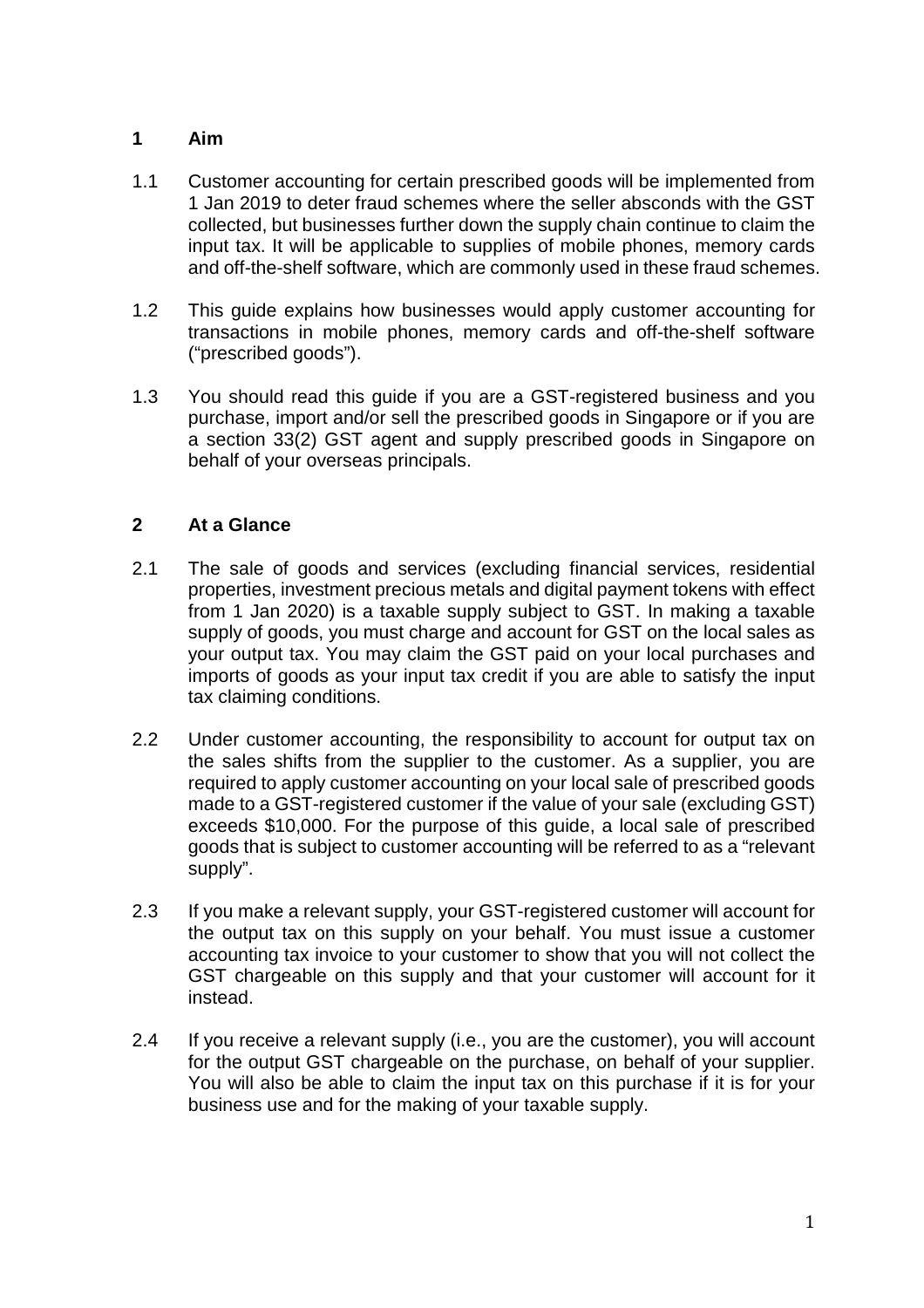### <span id="page-4-0"></span>**3 Glossary**

### 3.1 Prescribed goods

3.1.1 Prescribed goods refer to mobile phones, memory cards and off-the-shelf software. Details of the prescribed goods can be found at paragraph 5.

### 3.2 Relevant supply

- 3.2.1 A relevant supply means any taxable supply of prescribed goods but not if: (a) the supply is a zero-rated supply;
	- (b) the supply is an excepted supply; or
	- (c) the value of the supply does not exceed \$10,000.

A relevant supply is a local taxable supply of prescribed goods whose GSTexclusive value exceeds \$10,000 and is not an excepted supply. A relevant supply is subject to customer accounting if it is made to a GST-registered customer for business purpose.

#### 3.3 Excepted supply

 $\overline{a}$ 

- 3.3.1 An excepted supply is a supply of prescribed goods that is specifically excluded from customer accounting. The excepted supplies are:
	- (a) A supply of goods made under the Gross Margin Scheme<sup>1</sup> ,
	- (b) A supply of goods made under the Approved Third Party Logistics Company Scheme or Approved Refiner and Consolidator Scheme<sup>2</sup> to an approved/specified person, and
	- (c) A deemed taxable supply of goods<sup>3</sup> arising from the transfer or disposal of goods for no consideration.

<sup>1</sup> Please refer to IRAS website at www.iras.gov.sg (GST > GST-registered businesses > GST schemes > General GST Schemes) for more information on the Gross Margin Scheme.

<sup>&</sup>lt;sup>2</sup> Please refer to the e-Tax Guides "Approved Third Party Logistics Company Scheme" and "Approved Refiner and Consolidator Scheme" available on IRAS website for more information on the schemes.

<sup>3</sup> Paragraph 5(1) of Second Schedule to the GST Act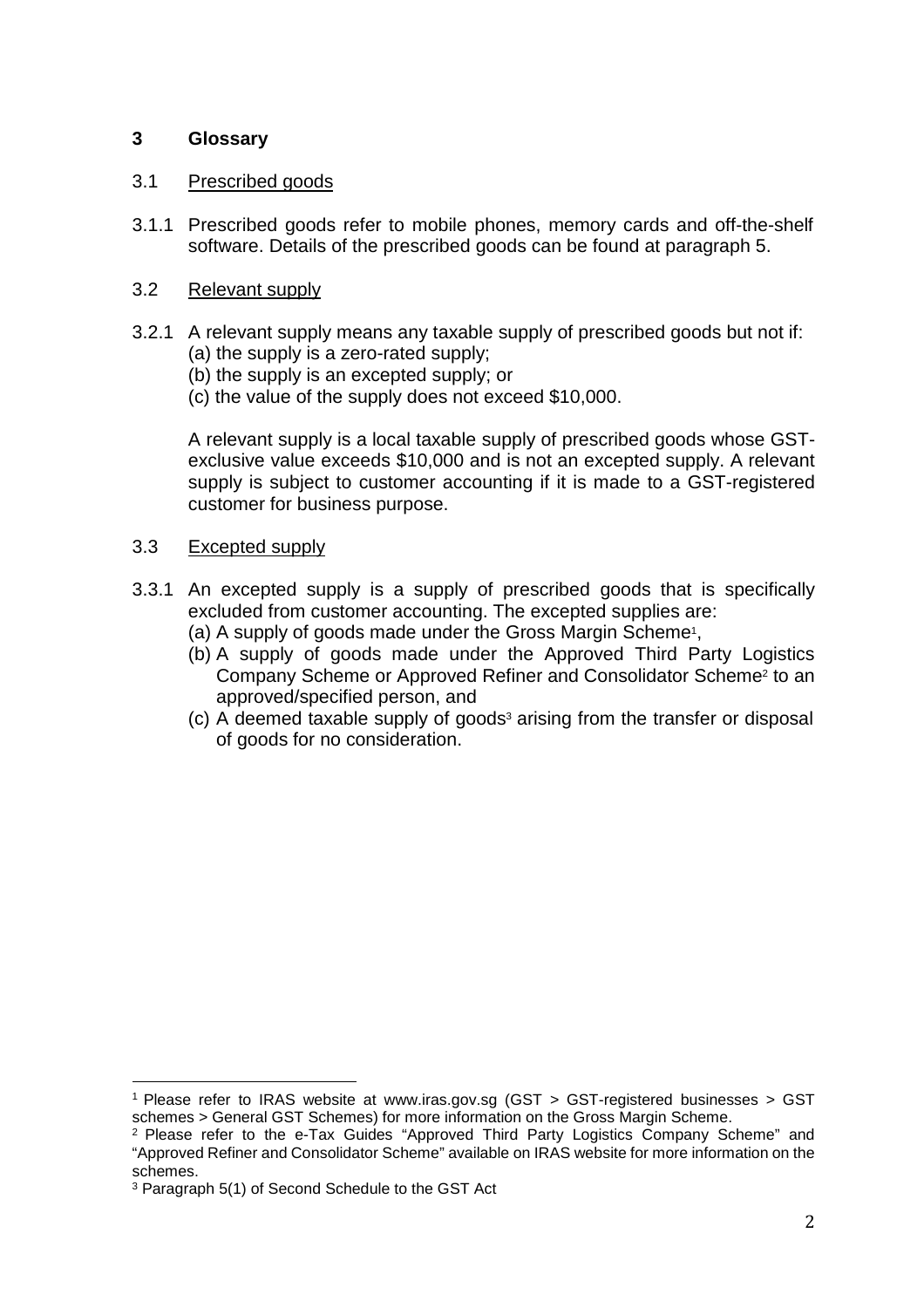### <span id="page-5-0"></span>**4 Customer Accounting for Relevant Supply of Prescribed Goods**

4.1 From 1 Jan 2019, you are required to apply customer accounting on your local sale of prescribed goods made to a GST-registered customer for his business purpose if the GST-exclusive value of the supply exceeds \$10,000<sup>4</sup> .

The prescribed goods are: (a) mobile phones; (b) memory cards; and (c) off-the-shelf software.

- 4.2 If you make a supply of the above goods to a non-GST-registered customer (e.g. an end consumer), the supply will continue to be standard-rated and customer accounting is not applicable. If the goods are exported to an overseas customer, it will continue to be zero-rated if it satisfies the zerorating conditions. If the zero-rating conditions are not satisfied, the supply must be standard-rated<sup>5</sup>.
- 4.3 Customer accounting shifts the responsibility to account for GST on the sale of prescribed goods from the supplier to the customer. If you make a relevant supply, your GST-registered customer will account for the output tax on this supply on your behalf. If you receive a relevant supply, you will account for the GST chargeable on the purchase, on behalf of your supplier. You will also be able to claim the input tax on this purchase if it is for your business use and the making of your taxable supply.
- 4.4 Customer accounting is not applicable if the supply of prescribed goods is an excepted supply.

### <span id="page-5-1"></span>**5 Prescribed goods**

### 5.1 Mobile phone

- 5.1.1 For the purpose of customer accounting, a mobile phone is one that:
	- (a) can transmit and receive spoken messages over a cellular network (whether or not it has any other function); and
	- (b) has a screen size of 17.5cm or less, measured diagonally from the top corner to a bottom corner, excluding the bezel.

 $\overline{a}$ 4 Whether the value of supply exceeds \$10,000 is to be determined at the time of supply, i.e. earlier of invoice issued or payment received. Please refer to paragraph 9.3 for more information. If you supply prescribed goods as section 33(2) agent, whether the value of supply exceeds \$10,000 is to be determined at the earliest of invoice issued, payment received or delivery of the goods. Customer accounting will apply to the full sale value (including the first \$10,000) if the GST-exclusive sale value shown on the tax invoice exceeds \$10,000.

<sup>&</sup>lt;sup>5</sup> The supply will be subject to customer accounting if the customer accounting conditions are satisfied.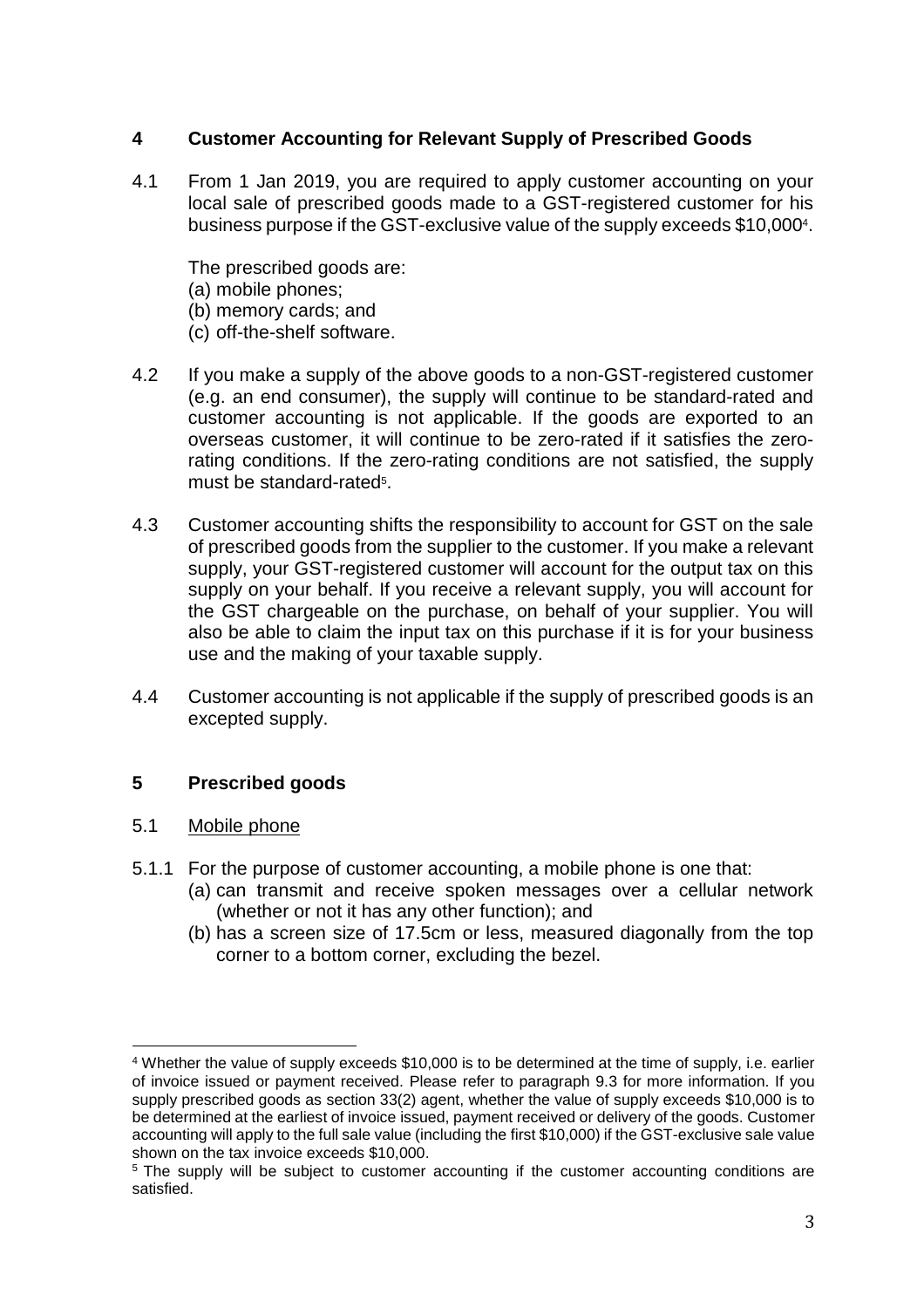- 5.1.2 A mobile phone is excluded from customer accounting if:
	- (a) it is purchased by a customer who at the same time, also subscribes to a mobile subscription plan (including a renewal or extension of an existing plan) with an approved mobile telecommunication service provider<sup>6</sup>,
	- (b) the plan is not one that involves the collection of advance payments for the use the service (e.g. a pre-paid plan); and
	- (c) the plan is provided by the same supplier as the mobile phone, or a person that is related within the meaning of section 6 of the Companies Act<sup>7</sup>.
- 5.1.3 The following are examples of mobile phones that are prescribed goods for customer accounting:
	- smartphone
	- Blackberry
	- a tablet that can transmit and receive spoken messages over a cellular network and has a screen size of 17.5cm or less

The accessories (e.g. earphones, battery, charger) that are included with the mobile phone in the retail box will form part of the prescribed supply of mobile phone.

- 5.1.4 The following are not mobile phones prescribed for customer accounting
	- foldable mobile phones with an 'unfolded'  $\frac{1}{s}$  screen size exceeding 17.5cm
	- a walkie-talkie without mobile phone function (i.e. that cannot transmit and receive spoken messages over a cellular network)
	- satellite phone
	- smart watch
	- telephone where the base unit is connected to a landline but the handset is not tethered to that base unit
	- mobile phone accessories (e.g. cover case, battery, screen protector, charger, etc.) sold separately $9$  from the mobile phone

### 5.2 Memory card

l

5.2.1 A memory card is a prescribed good for customer accounting purpose if it is an electronic flash memory data storage device used for storing digital information. It excludes any flash drive with integrated USB interface.

<sup>&</sup>lt;sup>6</sup> An approved mobile telecommunication service provider is one who is licensed under section 5 of the Telecommunications Act.

<sup>&</sup>lt;sup>7</sup> Corporations deemed to be related to each other, i.e. a corporation which is a holding company or subsidiary of another corporation, or a subsidiary of a holding company of another corporation.

<sup>&</sup>lt;sup>8</sup> Where the mobile phone has more than one display, the 'unfolded' screen size refers to that of the largest screen size.

<sup>&</sup>lt;sup>9</sup> Any accessory not included together with the mobile phone in the retail box at the time of sale is considered as sold separately and hence treated as non-prescribed goods.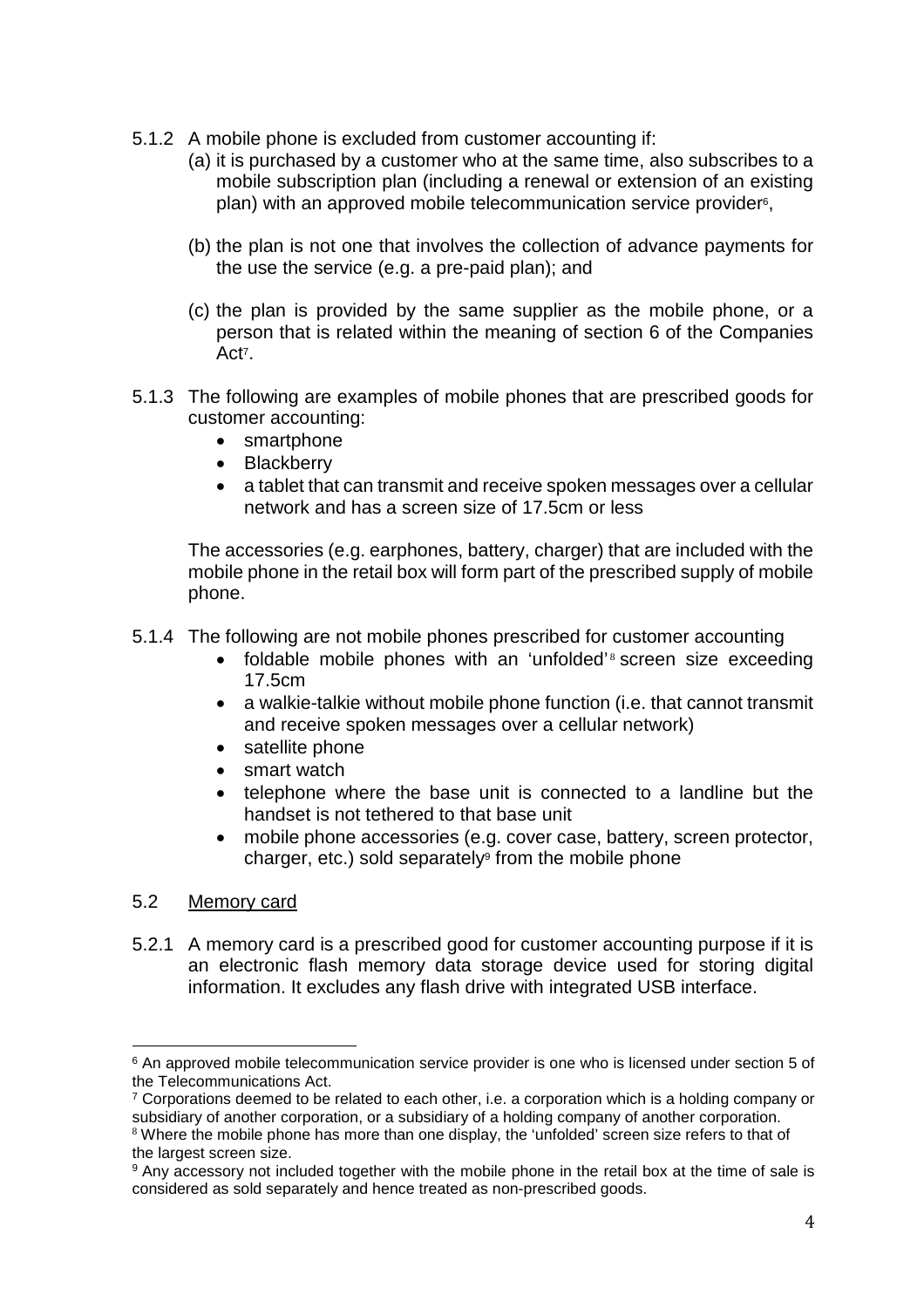- 5.2.2 The following are examples of memory cards that are prescribed goods for customer accounting:
	- CompactFlash
	- Secure Digital "SD" card
	- Memory Stick
- 5.2.3 The following are not memory cards prescribed for customer accounting:
	- thumb drive
	- portable external hard disk.
	- solid state drive (SSD)
	- dual in-line memory module (DIMM)
	- random access memory (RAM)
	- smart card with embedded chip (such as Automated Teller Machine (ATM) card, debit/credit card, mobile phone subscriber identity module (SIM) card).
	- hard disk drive (HDD)

### 5.3 Off-the-shelf software

 $\overline{a}$ 

- 5.3.1 An off-the-shelf software prescribed for customer accounting purpose is one that is not customised for a particular customer and where:
	- (a) the software is stored in a compact disc ("CD") or similar storage medium which is provided as part of the supply; or
	- (b) the software may be accessed by the use of a product key, license key, activation code or other similar key/code that is provided in or on a physical packaging10 as part of the supply.

It excludes any software that is pre-loaded into any machinery or equipment (including computer), and supplied as part of the machinery or equipment.

- 5.3.2 The following are examples of off-the-shelf software that are prescribed goods for customer accounting:
	- anti-virus software sold in a boxed package
	- accounting software sold in a boxed package
	- electronic design automation software sold in a disc
	- Xbox or PlayStation games software sold in a disc
	- software downloadable from the Internet which is accessed by a product key or license key that is enclosed in or printed on the physical package supplied to the customer
	- Nintendo Switch's game cards
- 5.3.3 The following are not off-the-shelf software prescribed for customer accounting:

 $10$  This refers to software that are typically sold as physical goods, with the product key enclosed in or printed on a box or flat packaging. The packaging may also be in the form of a POSA (Point-of-Sale-Activation) card with the product key on or inside the card.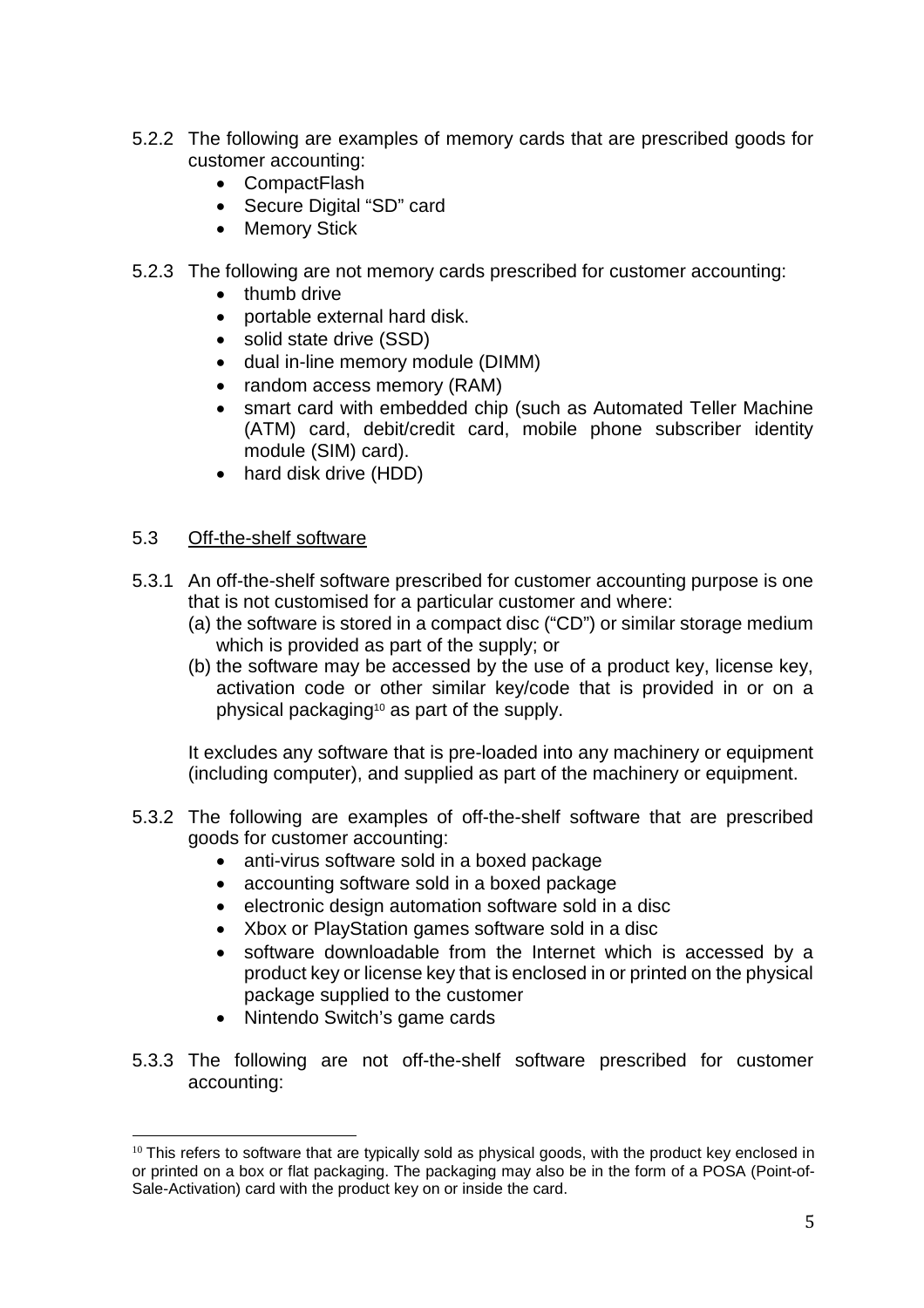- back-up copy of a software stored in a CD or similar storage medium that is provided to the customer
- software downloadable from the Internet which is accessed by a product key or license key sent to the customer via email
- Xbox Live
- PlayStation Plus
- printing of POSA cards
- Pokemon tretta chips

### <span id="page-8-0"></span>**6 You are a GST-registered Supplier Making a Relevant Supply<sup>11</sup>**

- 6.1 For customer accounting to apply, your customer must be a GST-registered person purchasing the prescribed goods in the course of carrying on a business. You may check his registration status via the Register of GST-Registered Businesses on IRAS website at www.iras.gov.sg.
- 6.2 You will still need to issue a tax invoice when you make a relevant supply to your customer. Your tax invoice must contain the following details in addition to what is normally required to be prominently shown:

(a) your customer's GST registration number; and

(b) a statement:

 $\overline{a}$ 

- i. "Sale made under customer accounting. Customer to account for GST of \$X.", or
- ii. "Customer accounting: Customer to pay GST of \$X to IRAS.",

where '\$X'<sup>12</sup> refers to the amount of output tax due on the relevant supply, which your customer will account for on your behalf.

- 6.3 You should only collect the GST-exclusive price of the prescribed goods when you make a relevant supply. Therefore, your tax invoice should not show a total price payable that includes GST for the relevant supply. If you are invoicing in a foreign currency, the total amount payable excluding GST and the output tax accountable by your customer on your behalf (i.e. '\$X') must be converted into Singapore dollars.
- 6.4 If your sale includes other supplies which are standard-rated or zero-rated, you may wish to consider issuing a separate tax invoice for the relevant supply, as it is clearer who has to account for the output tax.

<sup>&</sup>lt;sup>11</sup> Please refer to Annex A for a flowchart to determine if your sale is subject to customer accounting. <sup>12</sup> If the value of \$X cannot be shown in the statement, it can be reflected elsewhere on the tax invoice, but should not be included in the amount shown as total GST charged.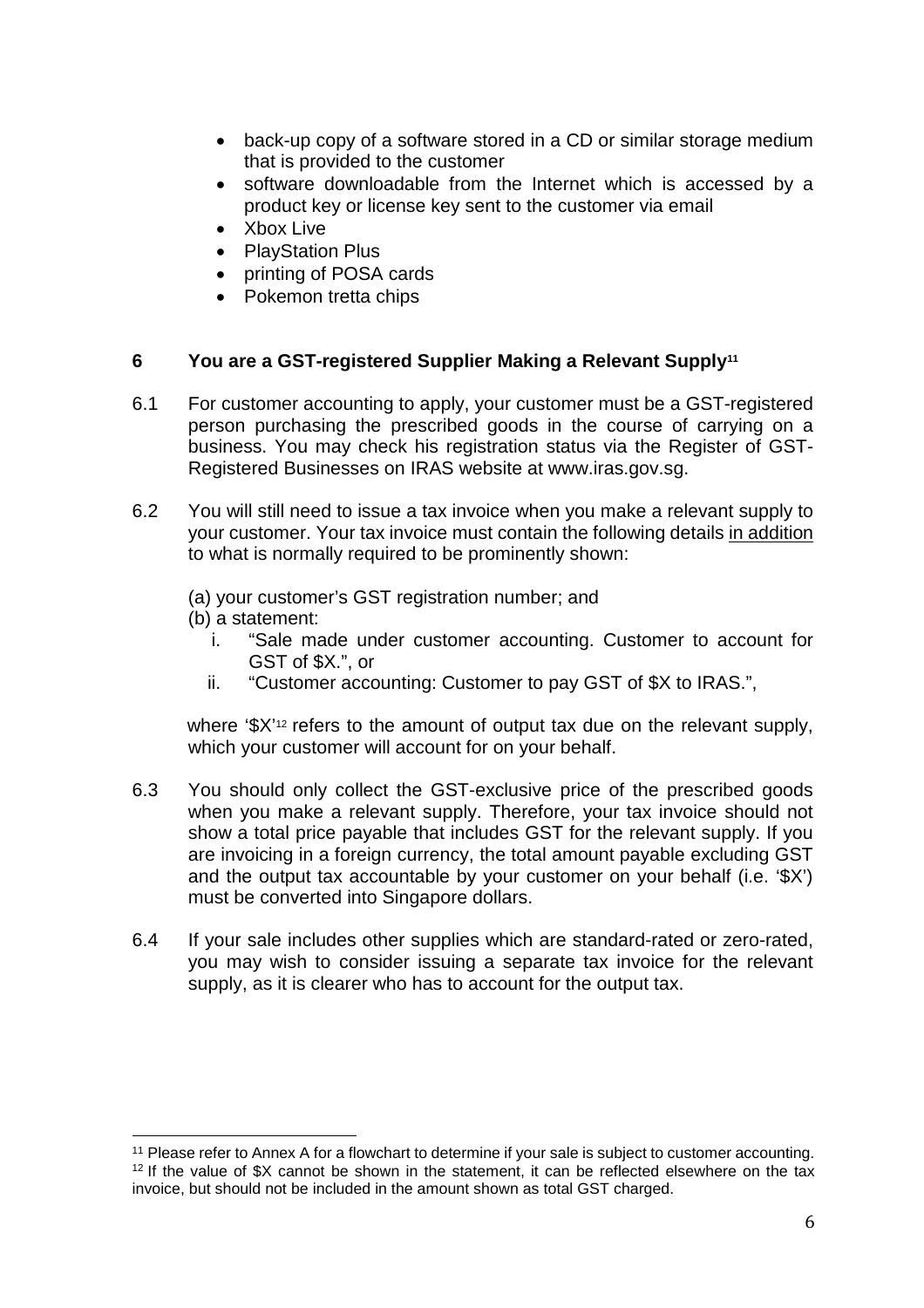#### Sample tax invoice A

## **Tax Invoice**

 ABC Pte Ltd 888 Jalan Ang Teng Singapore 560009

GST Reg No: 209912345K

XYZ Pte Ltd GST Reg No: 209954321M (Customer's Address) Date: 1/7/2019

Invoice No: F012345

Type of Supply: Cash / Credit Sale

| No. | Description                                                                        | Qty | Unit Price<br>(\$) | Total<br>(\$) | <b>Discount</b><br>$\left( \mathbb{S}\right)$ | Total<br>(\$) |
|-----|------------------------------------------------------------------------------------|-----|--------------------|---------------|-----------------------------------------------|---------------|
| 1   | Camera                                                                             | 10  | 150                | 1500          | 150                                           | 1,350.00      |
| 2   | Handphone #                                                                        | 20  | 600                | 12,000        | 1,200                                         | 10,800.00     |
|     | Total                                                                              |     |                    |               |                                               | 12,150.00     |
|     | Add GST @7%                                                                        |     |                    |               |                                               | 94.50         |
|     | Amount Due:                                                                        |     |                    |               |                                               | 12,244.50     |
|     | # Sale made under customer accounting. Customer to account for GST of<br>\$756.00. |     |                    |               |                                               |               |
|     |                                                                                    |     |                    |               |                                               |               |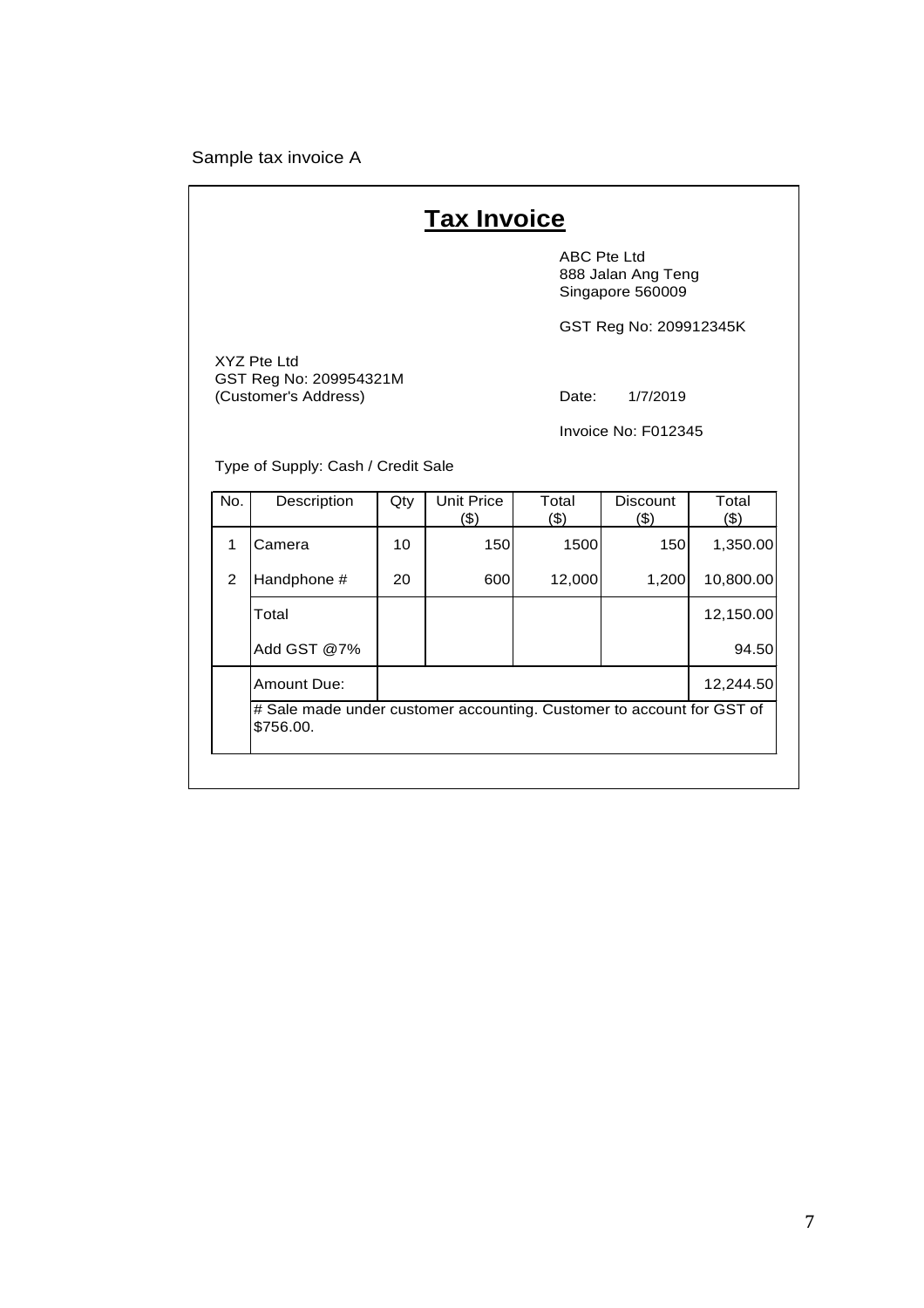#### Sample tax invoice B

| <b>Tax Invoice</b>                 |                                                               |     |                          |                    |                                        |                                                          |
|------------------------------------|---------------------------------------------------------------|-----|--------------------------|--------------------|----------------------------------------|----------------------------------------------------------|
|                                    |                                                               |     |                          | <b>ABC Pte Ltd</b> | 888 Jalan Ang Teng<br>Singapore 560009 |                                                          |
|                                    |                                                               |     |                          |                    | GST Reg No: 209912345K                 |                                                          |
|                                    | XYZ Pte Ltd<br>GST Reg No: 209954321M<br>(Customer's Address) |     |                          | Date:              | 1/7/2019                               |                                                          |
|                                    | Invoice No: F012345                                           |     |                          |                    |                                        |                                                          |
| Type of Supply: Cash / Credit Sale |                                                               |     |                          |                    |                                        |                                                          |
|                                    |                                                               |     |                          |                    |                                        |                                                          |
| No.                                | Description                                                   | Qty | <b>Unit Price</b><br>(3) | Total<br>$($ \$)   | <b>Discount</b><br>(3)                 | Total<br>(3)                                             |
| 1                                  | Camera                                                        | 10  | 150                      | 1500               | 150                                    |                                                          |
| 2                                  | Handphone**                                                   | 20  | 600                      | 12,000             | 1,200                                  |                                                          |
|                                    | Total                                                         |     |                          |                    |                                        |                                                          |
|                                    | Add GST @7%                                                   |     |                          |                    |                                        |                                                          |
|                                    | Amount Due:                                                   |     |                          |                    |                                        | 1,350.00<br>10,800.00<br>12,150.00<br>94.50<br>12,244.50 |
|                                    | Customer accounting: Customer to pay GST** to IRAS.           |     |                          |                    |                                        |                                                          |

#### GST Reporting

 $\overline{a}$ 

- 6.5 When you make a relevant supply, you are still required to report the GSTexclusive value of the prescribed goods sold in Box 1 "Total value of standard-rated supplies" of your GST return based on the normal time of supply<sup>13</sup>. That is, the relevant supply is treated as taking place at the earlier of:
	- (a) when you issue a tax invoice to your customer; or
	- (b) when you receive payment from your customer.
- 6.6 As you are not allowed to charge GST on a relevant supply, there is no output tax to be reported under Box 6 "Output tax due".

 $13$  For supplies made as a section 33(2) agent, you also need to consider the date of delivery of the goods. Please refer to the e-Tax Guide 'GST : Time of Supply Rules' for more information on the applicable time of supply rules.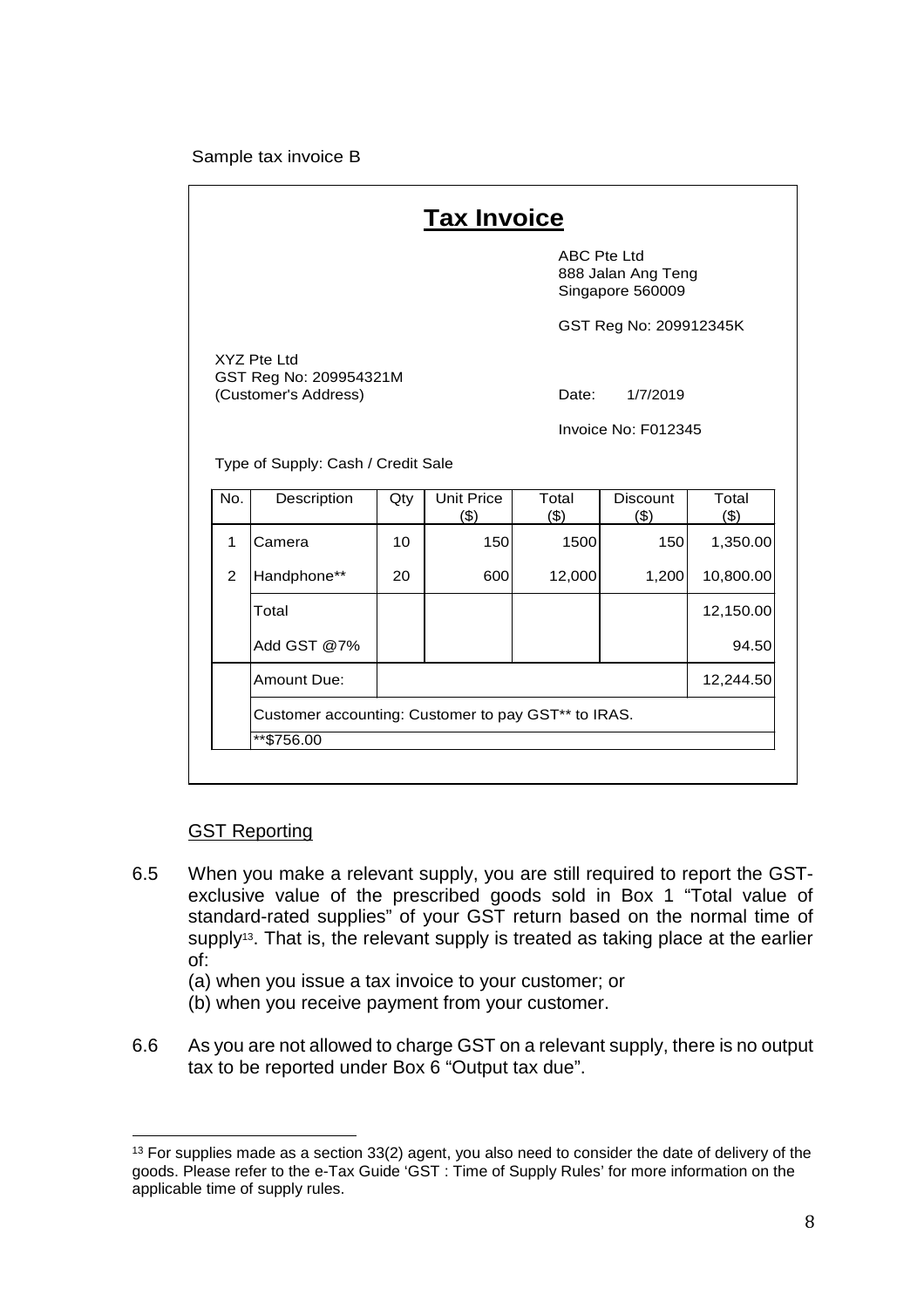### <span id="page-11-0"></span>**7 You are a GST-registered Customer Receiving a Relevant Supply<sup>14</sup>**

- 7.1 You must provide your GST registration number to the GST-registered supplier when you purchase prescribed goods exceeding \$10,000 (in GSTexclusive value) in the course of carrying on a business.
- 7.2 If you are purchasing the prescribed goods for non-business use (e.g. mobile phones for directors' personal use), you must let the supplier know of this fact at the time of purchase so that your supplier will standard-rate and charge GST on the sale, instead of applying customer accounting. Your supplier may require you to confirm in writing that your purchase of prescribed goods is for non-business use.

### GST Reporting

- 7.3 When you receive a relevant supply, you are required to account for GST on behalf of your supplier. You will report the GST-exclusive price of the goods in Box 1 "Total value of standard-rated supplies" and the GST amount in Box 6 "Output tax due" of your GST return based on the normal time of supply rule. That is, the relevant supply is treated as taking place at the earlier of when your supplier issues a tax invoice to you or when your supplier receives your payment<sup>15</sup>.
- 7.4 Since the relevant supply received is also your business purchase, you will report the value of prescribed goods purchased in Box 5 "Total value of taxable purchases" of your GST return. You will also claim the GST as your input tax in Box 7 "Input tax and refunds claimed" of your GST return if you satisfy the input tax claiming conditions, which includes holding a valid customer accounting tax invoice.

#### Example 1

A GST-registered supplier sells memory cards for \$10,500 (excluding GST) to a GST-registered customer\* for the customer's business purpose and delivers the goods in Singapore. The entries in their GST returns for this supply will be:

#### Supplier's GST return

- Box 1: \$10,500
- Box 6: \$0
- Customer's GST return
	- Box 1: \$10,500
		- Box 6: \$735
	- Box 5: \$10,500
	- Box 7: \$735

\* Assumes customer is a fully taxable person.

**Box 1** "Total value of standard-rated supplies" **Box 5** "Total value of taxable purchases"

**Box 6** "Output tax due" **Box 7** "Input tax and refunds claimed"

l <sup>14</sup> Please refer to Annex B for a flowchart to determine whether your purchase is subject to customer accounting.

<sup>15</sup> Please refer to the e-Tax Guide "GST: Time of Supply Rules" for the time of supply applicable to section 33(2) supplies.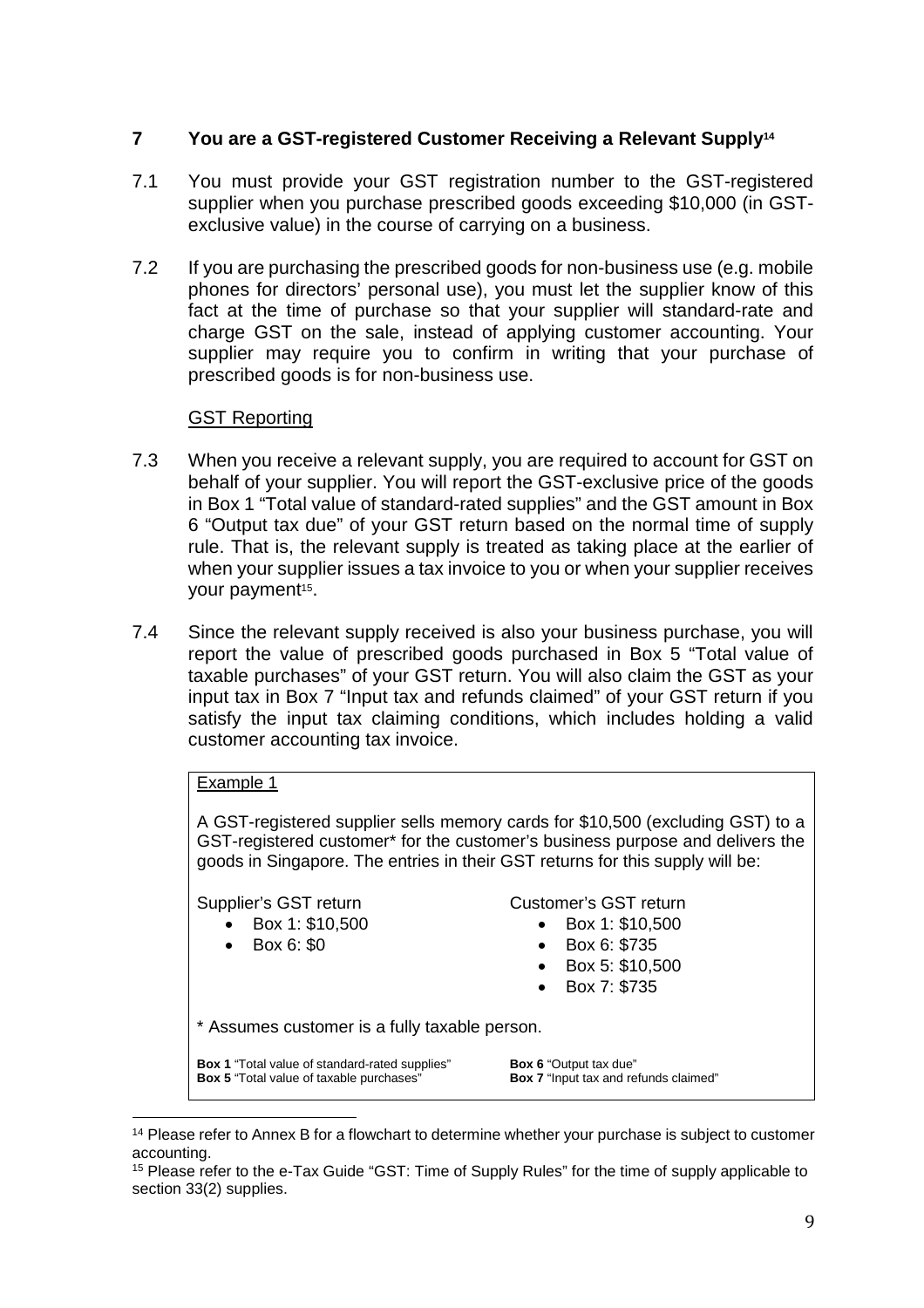- 7.5 You will usually account for output tax and claim the input tax on a relevant supply received in the same GST return for the accounting period in which the supply has taken place ("original accounting period"). If you receive the customer accounting tax invoice from your supplier late, you are allowed to report the output tax and input tax in a subsequent accounting period ending on a date no later than three months from the end of the original accounting period<sup>16</sup>.
- 7.6 You may be carrying on a business that does not involve any sale of prescribed goods to your customers but you make occasional purchases of the prescribed goods exceeding \$10,000 (in GST-exclusive value) for your business use. As customer accounting applies to all GST-registered businesses buying prescribed goods, you are required to comply with the GST reporting requirements explained above.
- 7.7 If you wish to be exempted from these reporting requirements (i.e. exemption to report both standard rated supplies/output tax and taxable purchases/input tax in your GST returns) when you make purchases of the prescribed goods (i.e. relevant supplies received by you), you may seek prior approval from the Comptroller of GST provided you satisfy the following criteria:
	- (a) You are a fully taxable person;

l

- (b) All your business purchases of the prescribed goods are made for nonresale or non-trading purposes; and
- (c) You have been assessed to have robust internal controls, good tax compliance and proper accounting and record-keeping procedures. Currently, the Comptroller will consider this condition to be satisfied only if you have been accorded the Assisted Compliance Assurance Programme (ACAP) status .
- 7.8 If you are a partially exempt business, or you are carrying on partly business and partly non-business activities<sup>17</sup>, you will need to apportion your input tax and claim only the portion of input tax attributable to the making of your taxable supplies18. You may wish to refer to IRAS e-Tax Guides "GST: Partial Exemption and Input Tax Recovery" and "GST: Guide for Charities and Non-Profit Organisations" for more information on input tax apportionment.

<sup>&</sup>lt;sup>16</sup> For example, the customer accounting tax invoice is issued by the supplier on 29 Mar 2019 and received by the customer on 19 Apr 2019. The customer is allowed to account for the output tax and claim the input tax in his GST return for the accounting period 1 Apr to 30 Jun 2019, instead of 1 Jan to 31 Mar 2019.

<sup>&</sup>lt;sup>17</sup> For example, you are a charity or non-profit organisation receiving donations and grants to enable you to provide free and subsidised services to the public.

 $18$  That is to say, when you attribute input tax (i.e. determining if you satisfy the De Minimis Rule, computing your residual input tax recovery ratio, etc) you should exclude the value of relevant supplies received from your supplier from your value of taxable supplies and total supplies. This is because relevant supplies received from your supplier are not your own taxable supplies.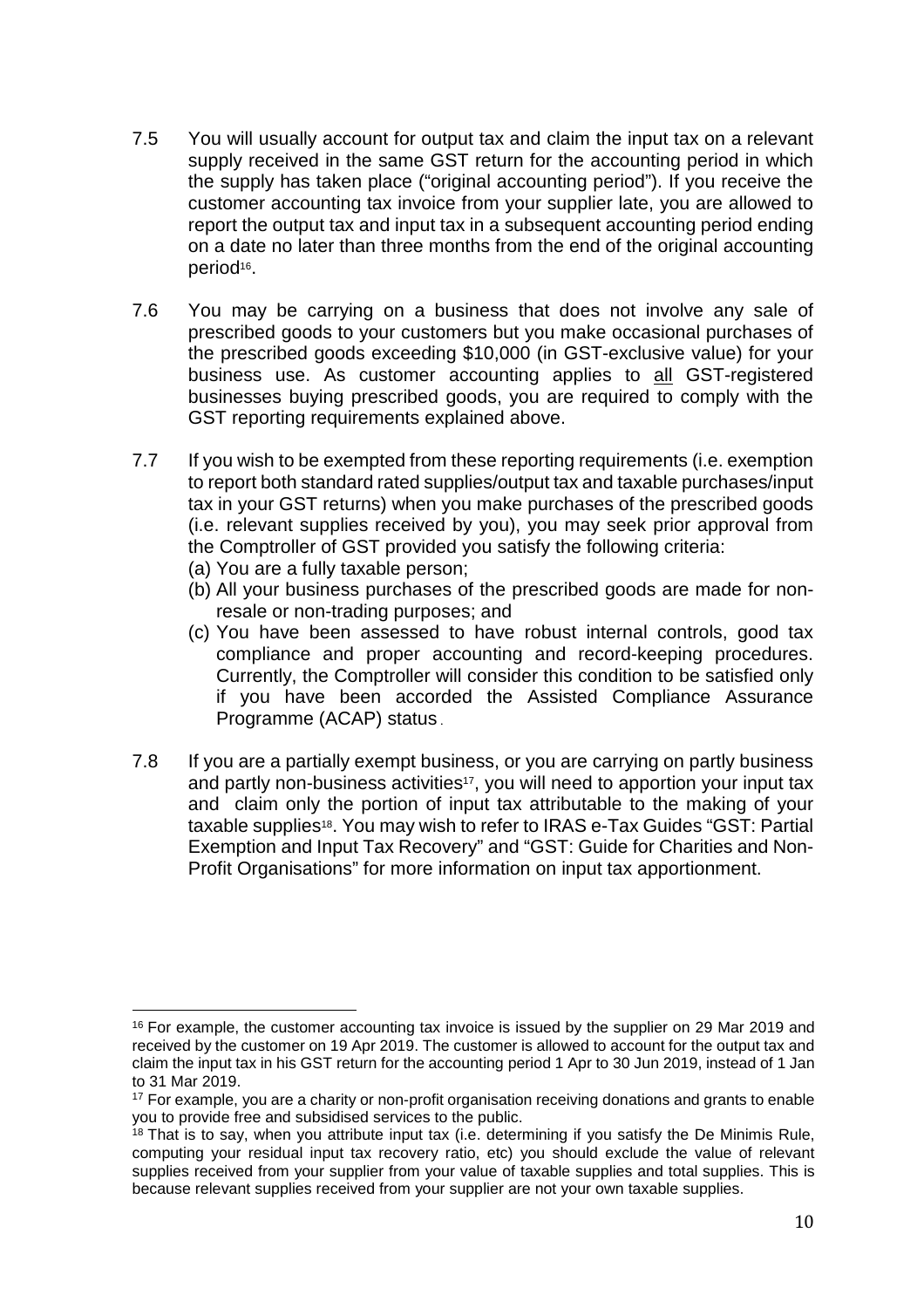### <span id="page-13-0"></span>**8 Sales Straddling Implementation Date of 1 Jan 2019**

8.1 The normal time of supply applies when you make a relevant supply of prescribed goods. If your tax invoice is issued or the consideration is received before 1 Jan 2019, you will need to charge and account for GST (i.e., not to apply customer accounting) to the extent of the consideration shown on the tax invoice or the consideration received, even though the prescribed goods are delivered to the customer on or after 1 Jan 2019.

#### Example 2

A supplier sells mobile phones of \$30,000 (excluding GST) to a GST-registered customer\* for his business use and delivers the goods on 15 Feb 2019.

The supplier issues a tax invoice on 26 Dec 2018 for the deposit of \$11,000 and GST of \$770 due from the customer. The amount of \$11,770 is received from the customer on 10 Jan 2019.

The balance of \$19,000 is received from the customer on the day of delivery, 15 Feb 2019, and a customer accounting tax invoice is issued by the supplier for the balance payment on the same day.

| Prescribed accounting period 1 Oct 2018 to 31 Dec 2018 |
|--------------------------------------------------------|
|--------------------------------------------------------|

Supplier's GST return

- Customer's GST return Box 5: \$11,000
- Box 1: \$11,000

 $\overline{\phantom{a}}$ 

Box 6: \$770

### Box 7: \$770

*Prescribed accounting period 1 Jan 2019 to 31 Mar 2019*

| Supplier's GST return                                                                                    | Customer's GST return                                                  |  |  |  |  |
|----------------------------------------------------------------------------------------------------------|------------------------------------------------------------------------|--|--|--|--|
| Box 1: \$19,000                                                                                          | Box 1: \$19,000                                                        |  |  |  |  |
| Box 6: \$0                                                                                               | Box 6: \$1,330                                                         |  |  |  |  |
|                                                                                                          | Box 5: \$19,000                                                        |  |  |  |  |
|                                                                                                          | Box 7: \$1,330<br>$\bullet$                                            |  |  |  |  |
| * Assumes customer is a fully taxable person.                                                            |                                                                        |  |  |  |  |
| <b>Box 1</b> "Total value of standard-rated supplies"<br><b>Box 5</b> "Total value of taxable purchases" | <b>Box 6</b> "Output tax due"<br>Box 7 "Input tax and refunds claimed" |  |  |  |  |

8.2 You should disregard the date of delivery of the prescribed goods in determining whether customer accounting is applicable19. Therefore, if the prescribed goods are delivered before 1 Jan 2019, but your tax invoice is only issued and payment received on or after 1 Jan 2019, your sale will be subject to customer accounting if it is a relevant supply.

 $19$  Does not apply if you are a section 33(2) agent. Therefore, if the prescribed goods are delivered before 1 Jan 2019, the supply will not be subject to customer accounting even if it is a relevant supply.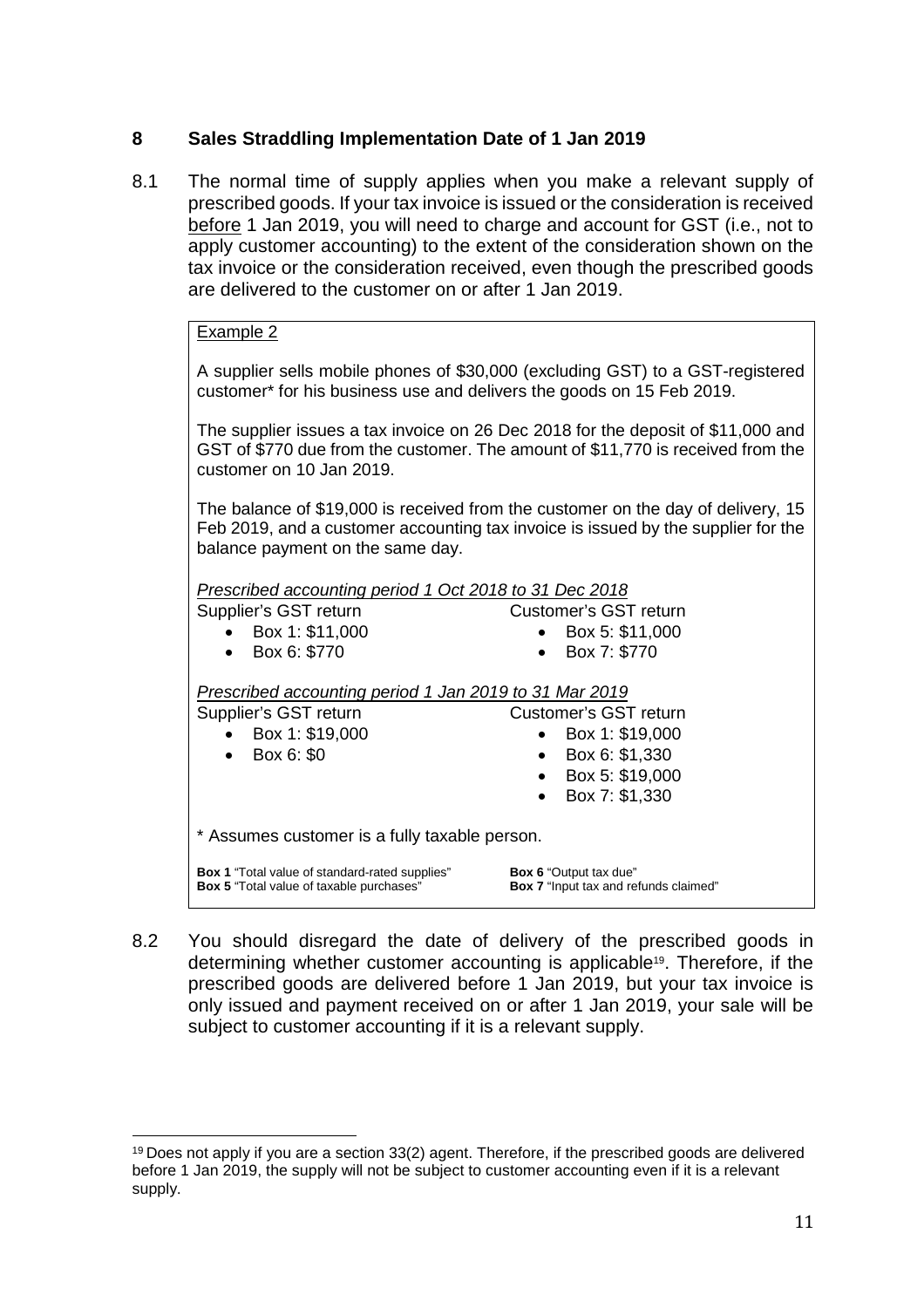### <span id="page-14-0"></span>**9 Common Business Scenarios**

### 9.1 Sale of prescribed goods within the threshold of \$10,000

- 9.1.1 Customer accounting is only applicable if your sale of prescribed goods to a GST-registered customer for his business use exceeds the threshold of \$10,000 in GST-exclusive value. If your sale of prescribed goods does not exceed \$10,000, you cannot apply customer accounting. Instead, you should standard-rate and charge GST at the prevailing tax rate and issue the normal tax invoice to your customer for the sale. You will report this standard-rated supply in your GST return in the same manner as any other standard-rated supplies made by you.
- 9.2 Discounts given on your sales
- 9.2.1 If you give discounts on your sales, the type of discounts given will determine whether the sales value before or after discount should be used to determine if your supply of prescribed goods to the GST-registered customer is subject to customer accounting.
- 9.2.2 For instance, if the price of prescribed goods sold to your GST-registered customer is reduced by an upfront discount shown on the same tax invoice, you should use the discounted GST-exclusive sale value to determine whether your supply exceeds the threshold of \$10,000.
- 9.2.3 On the other hand, if it is a contingent discount<sup>20</sup> to be given in the future, you should use the pre-discount GST-exclusive value of the prescribed goods shown on the tax invoice to determine whether your supply exceeds the threshold of \$10,000.

### *Prompt payment discounts*

 $\overline{\phantom{a}}$ 

- 9.2.4 If you offer a discount for prompt payment, prior to 1 Apr 2020, you should use the discounted GST-exclusive sale value to determine whether your supply exceeds the threshold of \$10,000.
- 9.2.5 However, with effect from 1 Apr 2020, you should use the pre-discount GSTexclusive price to determine whether your supply exceeds the threshold of \$10,000<sup>21</sup>. This is because the discount will only be given to your customer if it takes up and fulfills the payment terms under the prompt payment discount.

 $20$  An example of a contingent discount is a volume discount that you will be giving to the customer when his purchases from you over a period of time meets the target set by you.

<sup>&</sup>lt;sup>21</sup> Please refer to the IRAS website at [www.iras.gov.sg](http://www.iras.gov.sg/) [\(GST](javascript:void(0);) > [GST-registered businesses](https://www.iras.gov.sg/irashome/GST/GST-registered-businesses/) > [Working out your taxes](https://www.iras.gov.sg/irashome/GST/GST-registered-businesses/Working-out-your-taxes/) > [Common scenarios - Do I charge/ deem/ claim GST](https://www.iras.gov.sg/irashome/GST/GST-registered-businesses/Working-out-your-taxes/Common-scenarios---Do-I-charge/-deem/-claim-GST/) > [Customer](https://www.iras.gov.sg/irashome/GST/GST-registered-businesses/Working-out-your-taxes/Common-scenarios/Customer/) > GST on discounts and rebates) for more information on the GST changes to prompt payment discounts.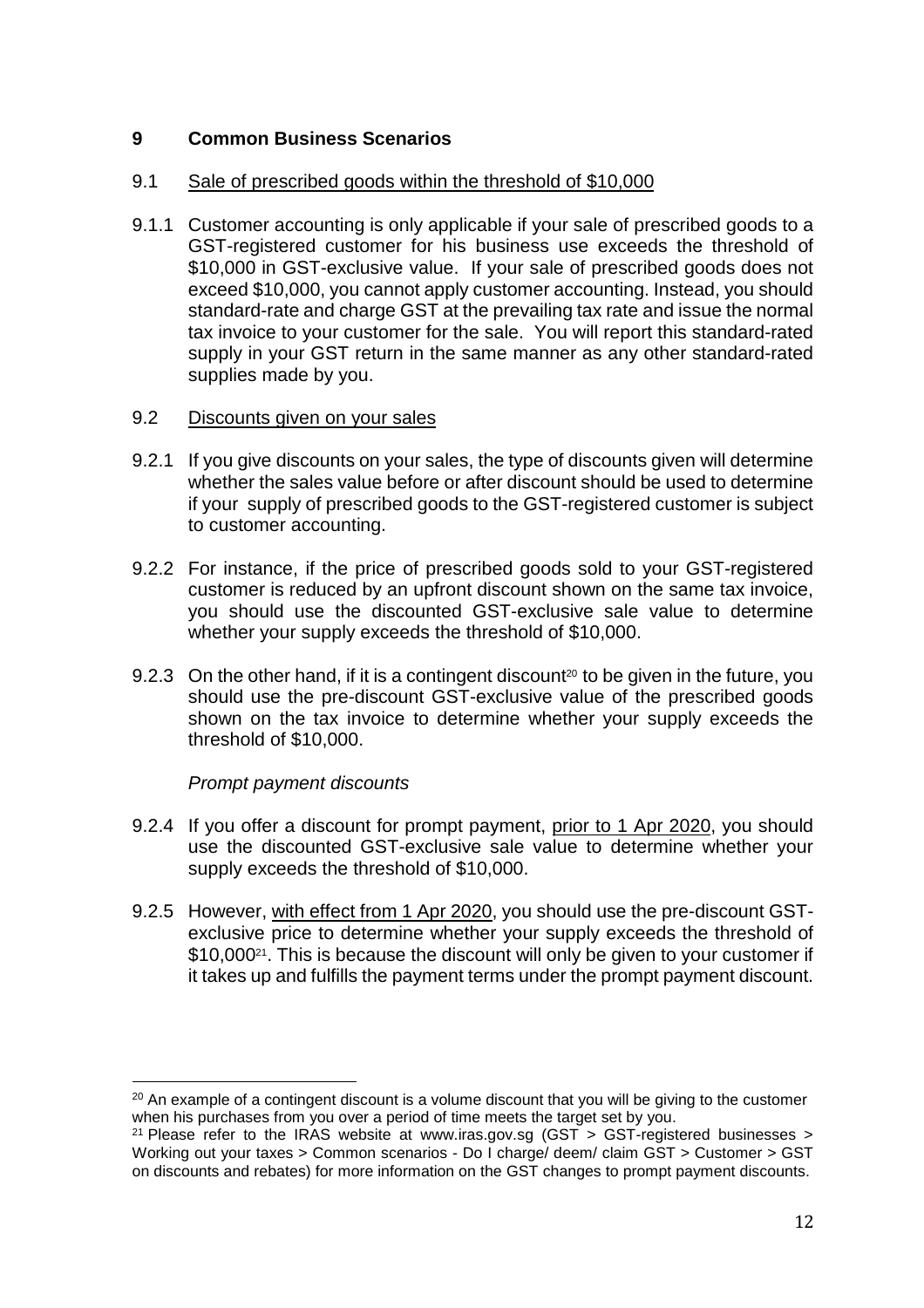### 9.3 Multiple payments and tax invoices

9.3.1 You may require your GST-registered customer to make an advance payment (e.g. a deposit) when he places an order for prescribed goods with you. You may also issue multiple tax invoices to your customer, depending on your delivery and invoicing arrangements<sup>22</sup>. You are required to determine at the time the supply is triggered (by the issue of invoice or receipt of payment, whichever is earlier) whether the value of your supply exceeds the threshold of \$10,000 for customer accounting to apply.

### Example 3

A GST-registered customer\* places an order for 100 boxes of off-the-shelf software of \$20,000 (excluding GST) with a supplier to be delivered on 30 Apr 2019.

The customer pays a deposit of \$8,000 and the GST of \$560 to the supplier on 25 Mar 2019. A normal tax invoice for standard-rated supply is issued by the supplier as the value of supply, based on the payment received, does not exceed the threshold of \$10,000.

#### *Prescribed accounting period 1 Jan 2019 to 31 Mar 2019*

Customer's GST return

Box 1: \$8,000

 Box 5: \$8,000 Box 7: \$560

Box 6: \$560

 $\overline{\phantom{a}}$ 

The supplier issues a customer accounting tax invoice on 30 Apr 2019 for the balance of \$12,000 which is subject to customer accounting. The balance of \$12,000 is paid on 1 Jul 2019.

| Prescribed accounting period 1 Apr 2019 to 30 Jun 2019                                                   |                                                                        |  |  |  |  |
|----------------------------------------------------------------------------------------------------------|------------------------------------------------------------------------|--|--|--|--|
| Supplier's GST return                                                                                    | <b>Customer's GST return</b>                                           |  |  |  |  |
| • Box 1: $$12,000$                                                                                       | Box 1: \$12,000                                                        |  |  |  |  |
| Box 6: \$0<br>$\bullet$                                                                                  | Box 6: \$840<br>$\bullet$                                              |  |  |  |  |
|                                                                                                          | Box 5: \$12,000<br>$\bullet$                                           |  |  |  |  |
|                                                                                                          | Box 7: \$840<br>$\bullet$                                              |  |  |  |  |
| * Assumes customer is a fully taxable person.                                                            |                                                                        |  |  |  |  |
| <b>Box 1</b> "Total value of standard-rated supplies"<br><b>Box 5</b> "Total value of taxable purchases" | <b>Box 6 "Output tax due"</b><br>Box 7 "Input tax and refunds claimed" |  |  |  |  |

 $22$  If you deliberately break up your supplies to avoid customer accounting, the Comptroller has the right to disregard or vary the arrangement and make appropriate adjustments to counteract any tax advantage obtained or obtainable from the arrangement.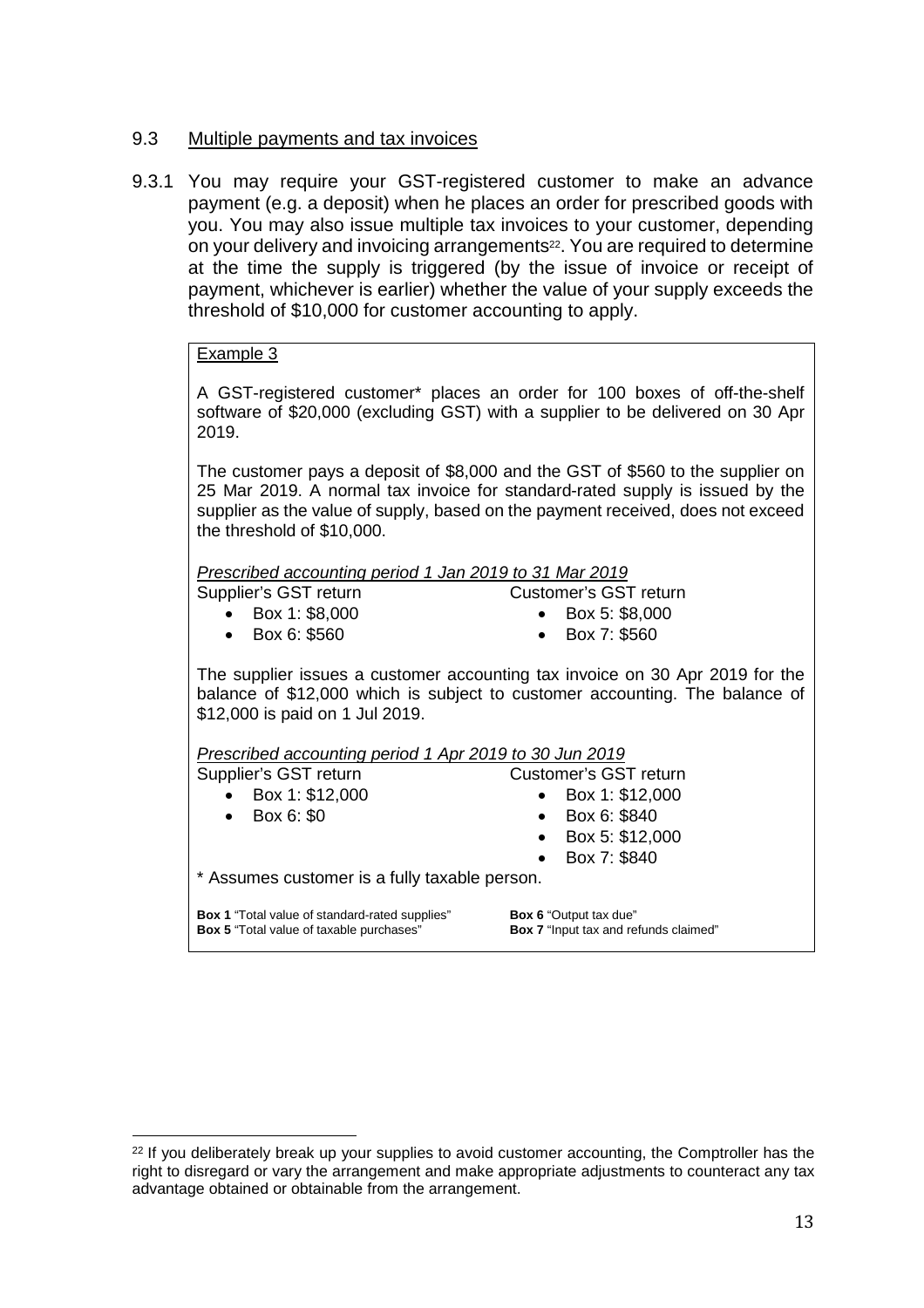| Example 4 |  |
|-----------|--|
|           |  |

| A GST-registered customer* places an order for 150 boxes of off-the-shelf<br>software of \$30,000 (excluding GST) with a supplier.                                                                                      |                              |  |  |  |
|-------------------------------------------------------------------------------------------------------------------------------------------------------------------------------------------------------------------------|------------------------------|--|--|--|
| The supplier issues a normal tax invoice on 25 Mar 2019 for the deposit of<br>\$10,000 and GST of \$700 for which he receives payment on 15 Apr 2019. 50<br>boxes of the software are delivered on 30 Apr 2019.         |                              |  |  |  |
| Prescribed accounting period 1 Jan 2019 to 31 Mar 2019                                                                                                                                                                  |                              |  |  |  |
| Supplier's GST return                                                                                                                                                                                                   | Customer's GST return        |  |  |  |
| Box 1: \$10,000                                                                                                                                                                                                         | Box 5: \$10,000              |  |  |  |
| • Box 6: \$700                                                                                                                                                                                                          | Box 7: \$700                 |  |  |  |
| The supplier issues a customer accounting tax invoice on 3 Jun 2019 for the<br>balance payment of \$20,000 (excluding GST). The remaining 100 boxes are<br>delivered on 5 Jul 2019 and payment received on the same day |                              |  |  |  |
| Prescribed accounting period 1 Apr 2019 to 30 Jun 2019                                                                                                                                                                  |                              |  |  |  |
| Supplier's GST return                                                                                                                                                                                                   | Customer's GST return        |  |  |  |
| Box 1: \$20,000                                                                                                                                                                                                         | Box 1: \$20,000              |  |  |  |
| Box 6: \$0                                                                                                                                                                                                              | Box 6: \$1,400               |  |  |  |
|                                                                                                                                                                                                                         | Box 5: \$20,000<br>$\bullet$ |  |  |  |
| Box 7: \$1,400                                                                                                                                                                                                          |                              |  |  |  |
| * Assumes customer is a fully taxable person.                                                                                                                                                                           |                              |  |  |  |
| Box 6 "Output tax due"<br><b>Box 1</b> "Total value of standard-rated supplies"<br><b>Box 5</b> "Total value of taxable purchases"<br><b>Box 7</b> "Input tax and refunds claimed"                                      |                              |  |  |  |

*Option to apply customer accounting regardless of the value of supply* 

- 9.3.2 You may be making supplies of prescribed goods to some GST-registered customers where customer accounting is usually applied as the value of supply generally exceeds the threshold of \$10,000. However, at times the value of supply may fall to \$10,000 and below and you are required to charge GST on such supplies. You may prefer to consistently apply customer accounting to the supplies of prescribed goods made to this group of customers regardless of the value of supply.
- 9.3.3 You may apply customer accounting to all your supplies of prescribed goods made to a GST-registered customer regardless of the value of supply if all of the following conditions are satisfied:
	- (a) You have made at least one supply of prescribed goods to that customer in the preceding calendar year for which the value of supply has exceeded \$10,000.
	- (b) You have entered into a written agreement with that customer for you to apply customer accounting to all your supplies of prescribed goods made to him regardless of the value of supply. Both you and your customer should keep the written agreement as part of your GST records. It need not be submitted to the Comptroller of GST unless upon request.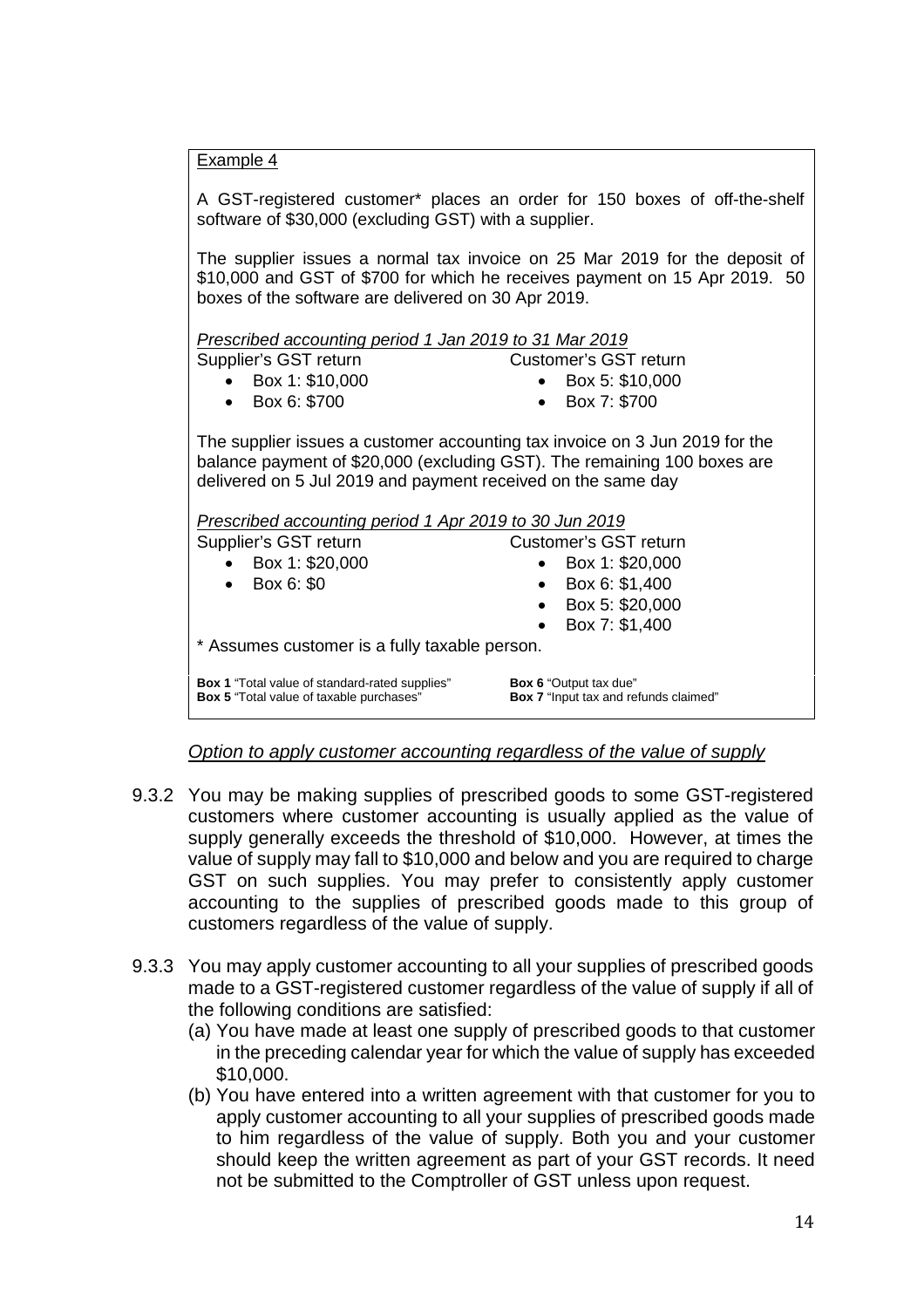- (c) You and your customer have jointly notified the Comptroller in writing of your arrangement in (b) by submitting a completed and signed letter of undertaking23 (specimen can be found at Annex C).
- (d) You can only apply the option to your customer if he has made at least 6 purchases of the prescribed goods from you in the preceding calendar year, or at least 6 purchases per year on average over the preceding 3 calendar years.

Conditions (a) and (d) are to be assessed by you on a yearly basis.

- 9.3.4 You are expected to apply the option consistently to all your supplies of prescribed goods made to the particular customer. If he is unable to satisfy both the conditions at paragraph 9.3.3(d), you should stop using the option (i.e. you should only apply customer accounting when the value of supply exceeds \$10,000). If your customer has ceased to be GST-registered, you cannot apply customer accounting on any sales made to him.
- 9.3.5 If you and your customer wish to stop adopting the option (notwithstanding that the conditions can be satisfied), you are required to jointly notify the Comptroller in writing of your intention and the effective date from which you will stop using the option.
- 9.3.6 Please note that the option in paragraph 9.3.3 is not available if you only make supplies of prescribed goods falling within the threshold of \$10,000 to a GST-registered customer, as customer accounting is not applicable to such supplies in the first place.
- 9.4 Mixed sales of prescribed and non-prescribed goods

 $\overline{\phantom{a}}$ 

- 9.4.1 If you make a mixed sale comprising both prescribed and non-prescribed goods to a GST-registered customer, you need to determine whether the total GST-exclusive sale value of all the prescribed goods sold (whether or not they are of the same type/nature) shown on the tax invoice exceeds the threshold of \$10,000. The sale value of non-prescribed goods should not be included in this computation. Upon exceeding the threshold, you should apply customer accounting to the sale of the prescribed goods only and not to the non-prescribed goods.
- 9.4.2 Accordingly, your customer must account on your behalf for the output tax on the supply of prescribed goods received from you. The sale value of the non-prescribed goods is subject to GST and you must charge and account for the output tax since you are the supplier. You may wish to consider issuing separate tax invoices for your supplies of prescribed goods and nonprescribed goods to avoid confusing your customer.

 $23$  You can proceed to adopt the option based on your confirmation that all conditions stated in the letter of undertaking are satisfied and the original letter has been submitted to IRAS. You are not required to seek further approval from IRAS. As customer accounting will be implemented from 1 Jan 2019, you should only use this option for supplies of prescribed goods made from 1 Jan 2019 onwards and after you have submitted the letter of undertaking to IRAS.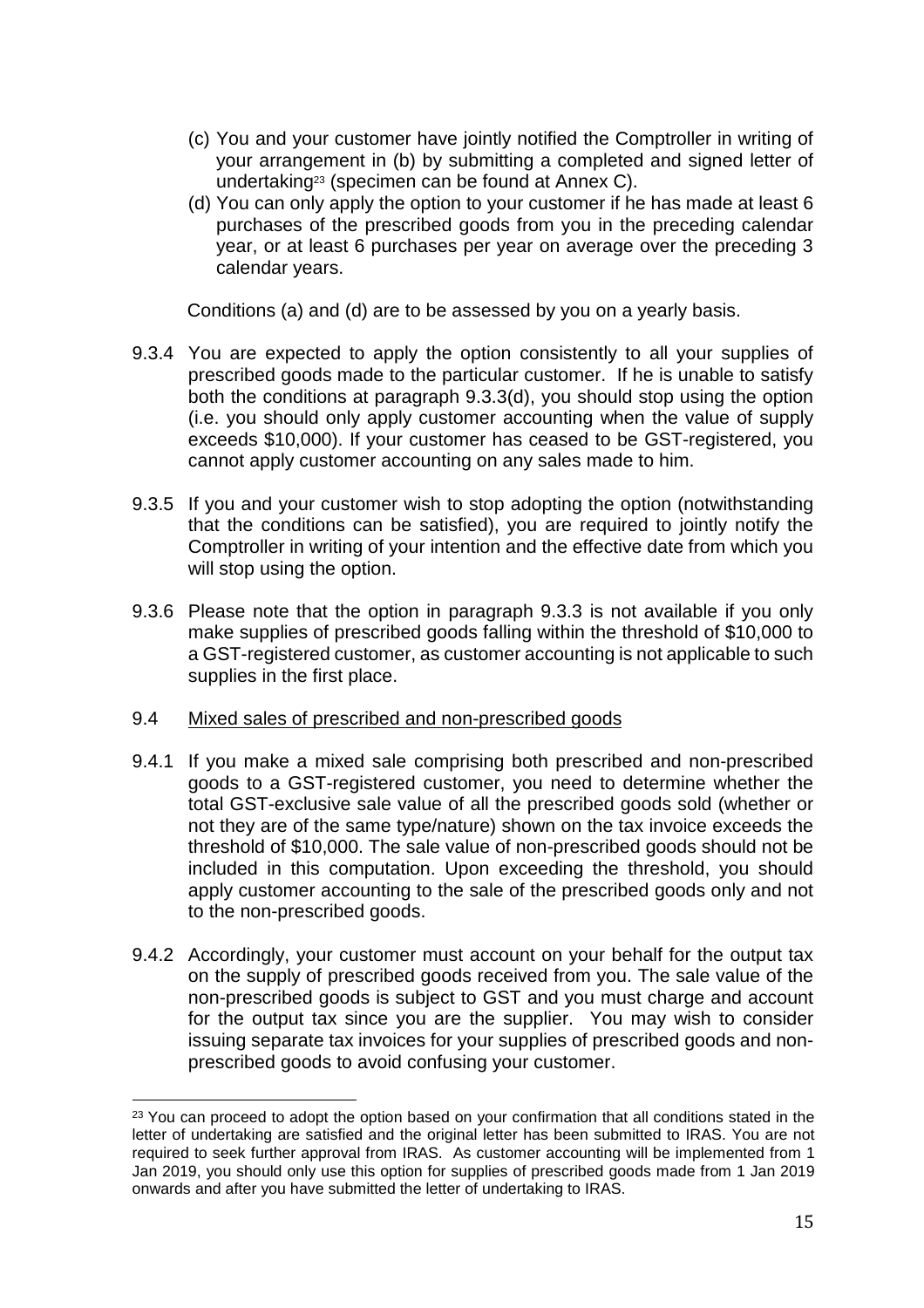#### Example 5

A supplier sells the following goods to a GST-registered customer for his business purpose and delivers the goods in Singapore:

- Laptops \$20,000 (non-prescribed good)
- Mobile phones \$10,000 (prescribed good)
- Memory cards \$1,500 (prescribed good)
- Thumbdrives \$1,500 (non-prescribed good)

As the total GST-exclusive sale value of the prescribed goods shown on the tax invoice is \$11,500, customer accounting applies for this amount. The supplier will charge and account for output tax on the non-prescribed goods of \$21,500 sold. The entries in their GST returns for this supply will be:

Supplier's GST return

- Box 1: \$33,000
- $(i.e. $11,500 + $21,500)$ Box 6: \$1,505

(i.e. 7% of \$21,500)

Customer's GST return

- Box 1: \$11,500
- Box 6: \$805 (i.e. 7% of \$11,500)
- Box 5: \$33,000
- Box 7: \$2,310
	- (i.e. 7% of 33,000)

\* Assumes customer is a fully taxable person.

**Box 1** "Total value of standard-rated supplies" **Box 5** "Total value of taxable purchases"

**Box 6** "Output tax due" **Box 7** "Input tax and refunds claimed"

### *Mixed sale with single price quoted*

- 9.4.3 If you quote a single price for a mixed sale comprising both prescribed goods and non-prescribed goods/services, you will need to split the single price between the prescribed goods and the non-prescribed goods/services. An acceptable method is to use the relative proportion of the combined open market value ("OMV") of the prescribed goods and of the non-prescribed goods/services to spilt the single price and arrive at their respective values of supply.
- 9.4.4 For example, you are making a mixed sale of mobile phones (OMV is \$12,000) and cameras (OMV is \$8,000) to your customer at a single bundled price of \$18,000 (excluding the GST). Their respective values of supply can be determined as follows:
	- Mobile phones (prescribed goods) = \$10,800 (i.e. \$18,000 x \$12,000/\$20,000)
	- Cameras (non-prescribed goods) = \$7,200 (i.e. \$18,000 x \$8,000/\$20,000)

In the above example, the supply of mobile phones of \$10,800 will be subject to customer accounting while the supply of cameras of \$7,200 will be standard-rated.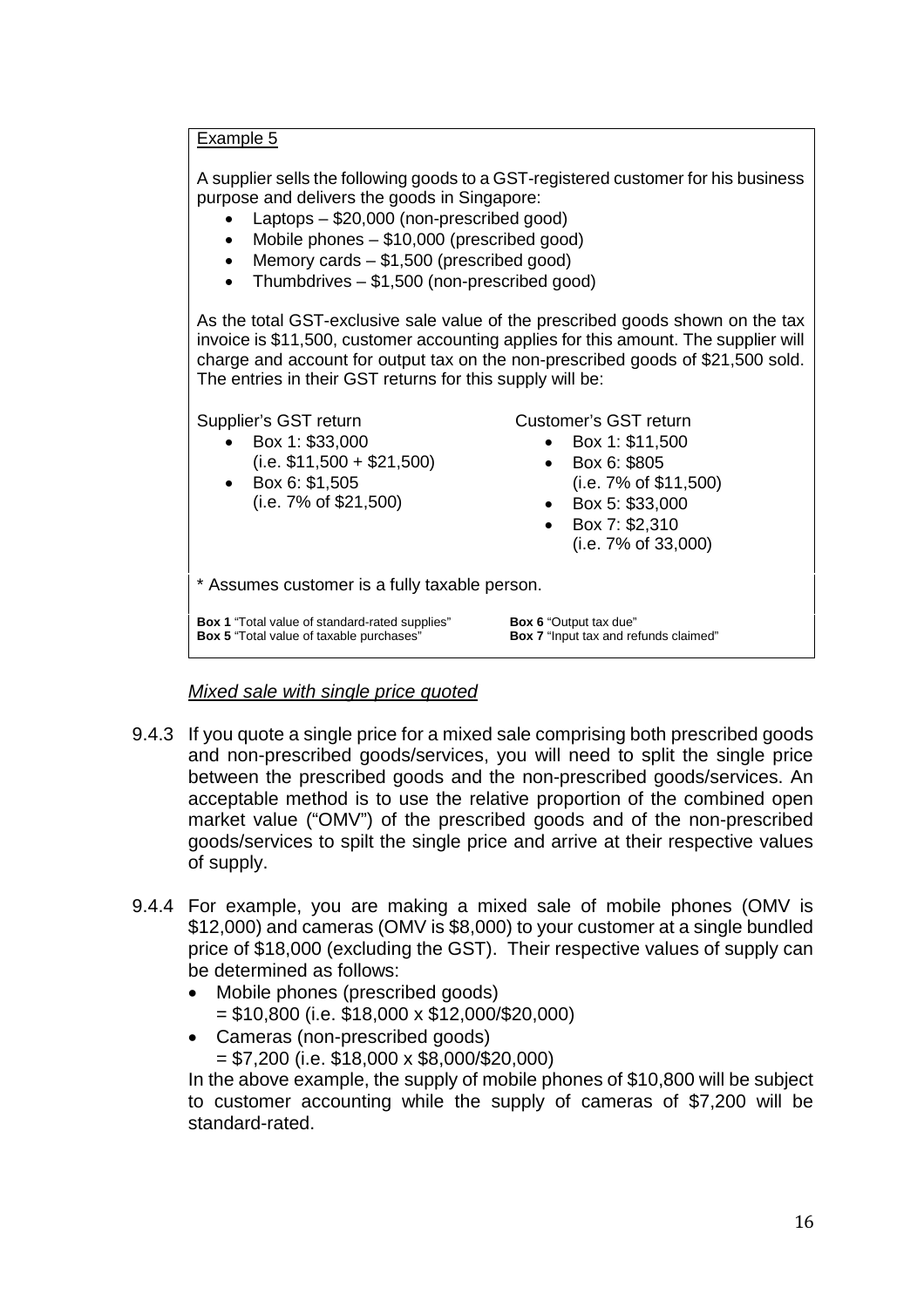### *Mixed sale with free goods given away*

- 9.4.5 If you have included free goods/services in your mixed sale for genuine commercial reasons24, for customer accounting purposes, it is acceptable to treat the free goods/services as having nil value if the combined OMV of the remaining goods/services in the mixed sale is equal to or exceeds the total price charged to your customer. Consequently your entire sale price is attributable to the remaining goods/services only. If they consist solely of non-prescribed goods/services, your mixed sale will be subject to GST. If they consist solely of prescribed goods and the value of supply exceeds \$10,000, your mixed sale will be subject to customer accounting.
- 9.4.6 For example, you normally sell a camera at \$1,000 each (i.e. OMV is \$1,000) to your customer, a retailer. During the annual sale promotion period, you sell the camera at the same price but bundled with a free memory card (worth \$80) on the condition that the memory card will be given as a free gift for every sale of the camera by the retailer to his customer. It will be acceptable for customer accounting purposes to:
	- treat the memory card (a prescribed good) as being supplied at nil value when it is given free to the customer.
	- attribute the full sale price of \$1,000 to the value of supply of the camera (non-prescribed good) as it does not exceed the camera's OMV of \$1,000.
- 9.4.7 On the other hand, you may be making a supply of prescribed goods (e.g. mobile phones) bundled with free non-prescribed goods (e.g. mobile phone cover cases). In this instance, the full sale price is attributable to the value of supply of the mobile phones. Hence customer accounting will be applied to the total value of the supply of mobile phones if it exceeds the threshold of \$10,000.

### 9.5 Reduction in value of supply and issue of credit notes

- 9.5.1 Typically, you may issue a credit note to your customer to correct a genuine mistake or to give a credit to your customer under the following situations (this list is not exhaustive):
	- Goods are returned

 $\overline{\phantom{a}}$ 

 Goods supplied are accepted but the terms of contract are not fully met (e.g. sub-standard goods are accepted at a reduced price)

 $24$  The following practices are generally accepted as having genuine commercial reasons:

When free gifts (with relatively low value) are given during sale promotion period to customers who buy goods of a much higher value;

When it is a common or standard practice to give certain goods as free gifts for certain types of purchases, e.g. earphones given free for a mobile phone purchase.

The Comptroller has the right to disregard the nil value assigned by the supplier to any free goods/services supplied if it is not done for genuine commercial reasons and may treat the free goods/services as being supplied at open market value.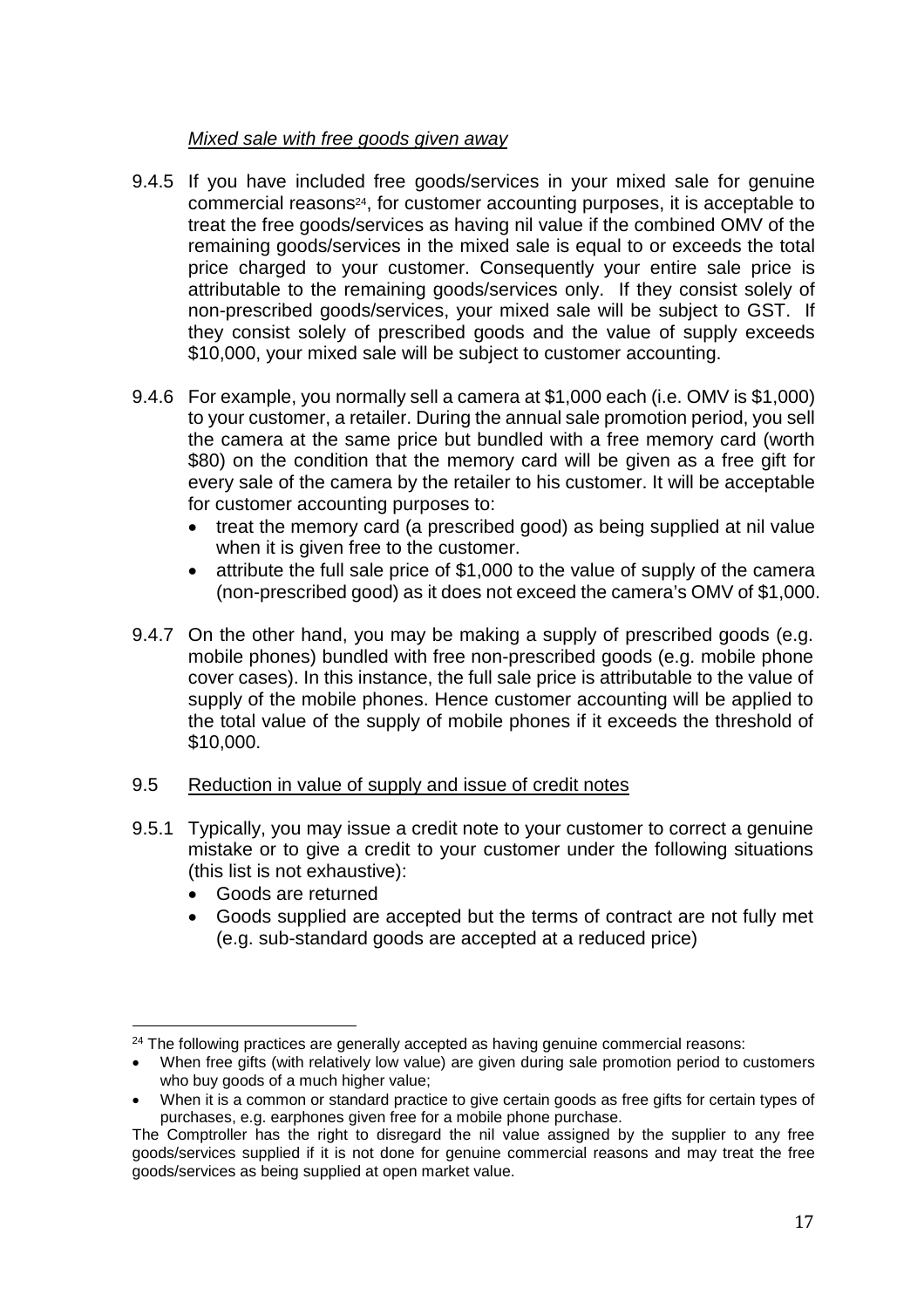Goods are supplied and a discount (e.g. volume rebate<sup>25</sup> or prompt payment discounts26) is given subsequently

#### *Making GST adjustments when issuing a credit note*

9.5.2 If you have previously made a relevant supply and as a result of the credit given, the GST-exclusive sale value of the prescribed goods is now reduced but still exceeds \$10,000, you can issue a credit note showing the credit given to the customer and include a statement on the credit note

> "Customer accounting: Customer to account for output tax adjustment of -\$X to IRAS."

where '-\$X' refers to the GST on the credit given to your customer.

In addition to adjusting his output tax by '-\$X', your customer is to also reduce his input tax by the same amount.

Example 6 A supplier sells mobile phones at a total GST-exclusive price of \$40,000 to a GST-registered customer\* for business purpose and delivers the goods in Singapore. The entries in their GST returns for this supply will be: Supplier's GST return Box 1: \$40,000 Box 6: \$0 Customer's GST return Box 1: \$40,000 Box 6: \$2,800 Box 5: \$40,000 Box 7: \$2,800 Two weeks later, the customer returns \$1,000 worth of faulty mobile phones. The supplier issues a credit note showing the credit of \$1,000 given to the customer and includes the following statement: "Customer accounting: Customer to account for output tax adjustment of -\$70 to IRAS." Supplier's GST return Box 1: -\$1,000 Box 6: \$0 Customer's GST return Box 1: -\$1,000 Box 6: -\$70 Box 5: -\$1,000  $\bullet$  Box 7: -\$70 \* Assumes customer is a fully taxable person. **Box 1** "Total value of standard-rated supplies" **Box 5** "Total value of taxable purchases" **Box 6** "Output tax due" **Box 7** "Input tax and refunds claimed"

 $\overline{\phantom{a}}$ 

 $25$  The volume rebate can be regarded as a discount provided it is not a consideration given in return for a separate supply made by the recipient of the rebate.

<sup>&</sup>lt;sup>26</sup> Please refer to paragraphs 9.2.4 and 9.2.5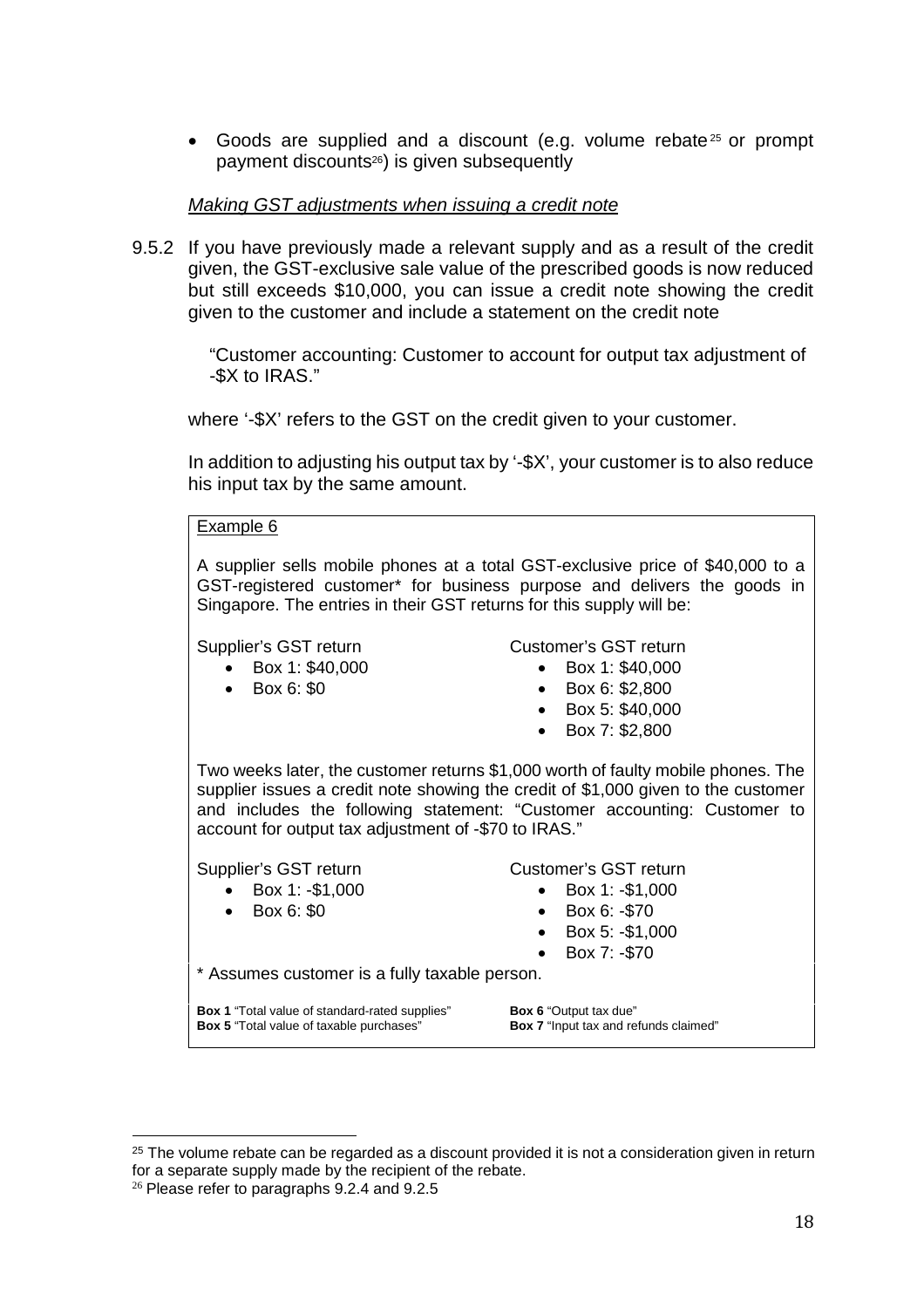- 9.5.3 If as a result of the credit given, the GST-exclusive sale value of the prescribed goods is reduced to \$10,000 or below (i.e. to be standard-rated), you can either:
	- (a) issue a credit note to cancel the original sale made under customer accounting and re-issue a tax invoice showing the revised sale value with GST charged (i.e. without applying customer accounting). As explained in paragraph 9.5.2, the credit note must include the following statement:

"Customer accounting: Customer to account for output tax adjustment of -\$X to IRAS."

where '-\$X' refers to the GST on the credit given to your customer.

In addition to adjusting his output tax by '-\$X', your customer is to also reduce his input tax by the same amount.

or

(b) issue a credit note showing the credit given to the customer and the output tax adjustments to be made by you (to account for output tax) and your customer (to reduce output tax). The credit note issued must include the following statements :

"Customer accounting: Customer to account for output tax adjustment of -\$X to IRAS. Supplier to account for \$Y output tax to IRAS"

 where '\$X' refers to the GST that was accounted for by the customer as output tax under the original customer accounting sale and '\$Y' refers to the GST now chargeable by the supplier on the revised sales value applying the normal rules.

In addition to adjusting his output tax by '-\$X', the customer is to also reduce his input tax by  $(-\$X + \$Y)$ .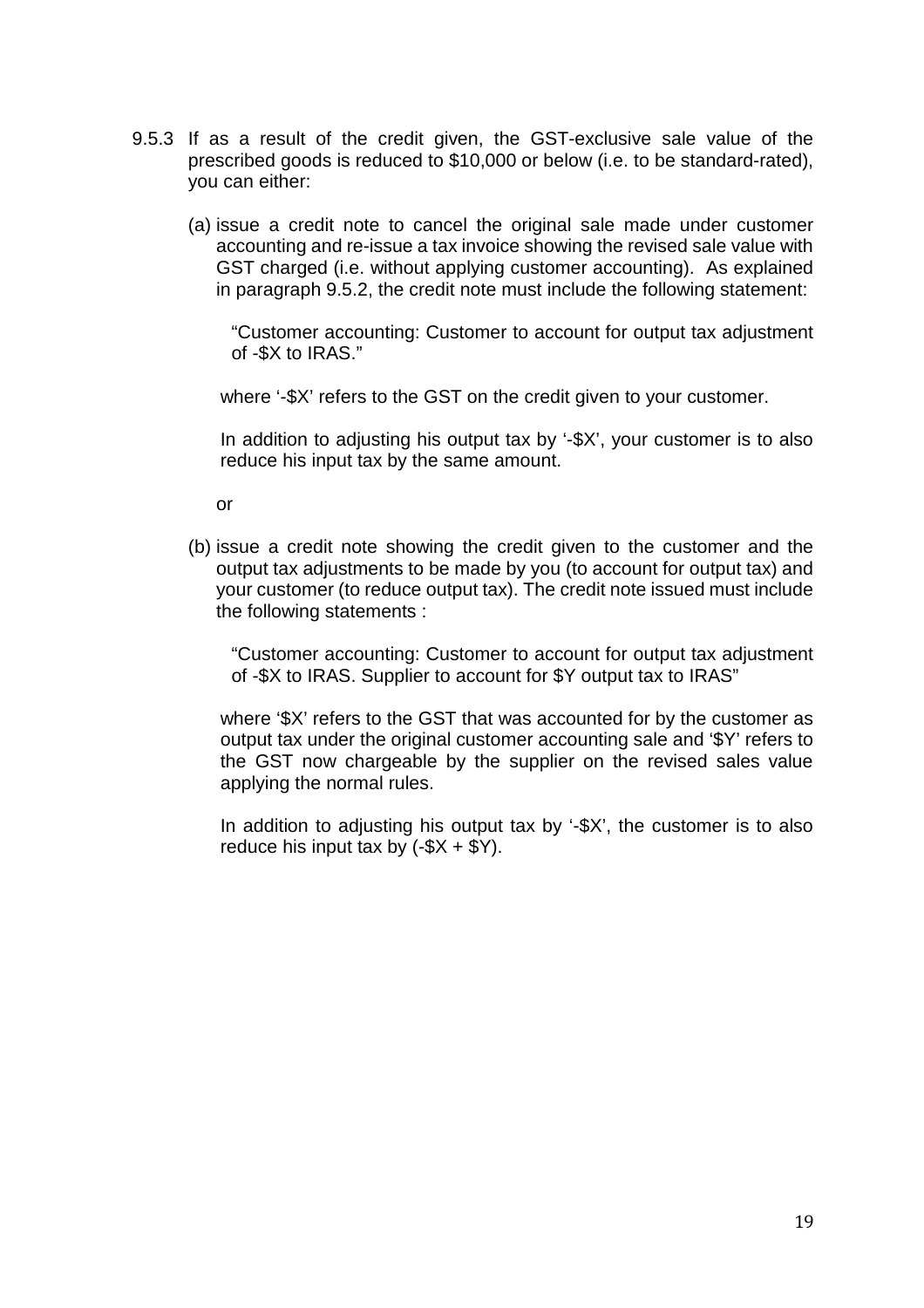Example 7

A supplier sells memory cards at a total GST-exclusive price of \$10,500 to a GSTregistered customer\* for business purpose and delivers the goods in Singapore. The entries in their GST returns for this supply will be: Supplier's GST return Box 1: \$10,500 Box 6: \$0 Customer's GST return  $\bullet$  Box 1: \$10,500 Box 6: \$735 Box 5: \$10,500 Box 7: \$735 Two weeks later, the customer returns \$1,000 worth of faulty memory cards. The supplier issues a credit note to cancel the original sale of \$10,500 and re-issues a tax invoice showing the revised sale value (\$9,500) with GST charged (\$665). Supplier's GST return  $\bullet$  Box 1: -\$1,000 (i.e. -\$10,500+\$9,500) Box 6: \$665 (i.e.'\$Y') (i.e. 7% of \$9,500) Customer's GST return  $\bullet$  Box 1: -\$10,500 Box 6: -\$735 (i.e.'-\$X') Box 5: -\$1,000 (i.e.-\$10,500+\$9,500)  $\bullet$  Box 7: -\$70  $(i.e. -\$735 + \$665)$   $(-\$X + \$Y)$ \* Assumes customer is a fully taxable person. **Box 1** "Total value of standard-rated supplies" **Box 5** "Total value of taxable purchases" **Box 6** "Output tax due" **Box 7** "Input tax and refunds claimed"

*Choosing not to make GST adjustments when issuing a credit note* 

- 9.5.4 You may choose not to make GST adjustments in a credit note issued if the following conditions are satisfied:
	- (a) You have agreed with your customer in writing not to adjust the original GST amount.
		- The written agreement may be in the form of letters or e-mail correspondences with your customer instead of a formal contract.
		- Both you and your customer should keep the written agreement as part of your GST records. It need not be submitted unless it is requested by the Comptroller of GST.
	- (b) Your customer is a fully taxable person.
	- (c) The credit note, which is issued without any GST adjustment, should contain the statement "This is not a credit note for GST purposes".

If you issue such credit notes, both you and your customer do not need to adjust the value of your taxable supplies/purchases or related output/input tax.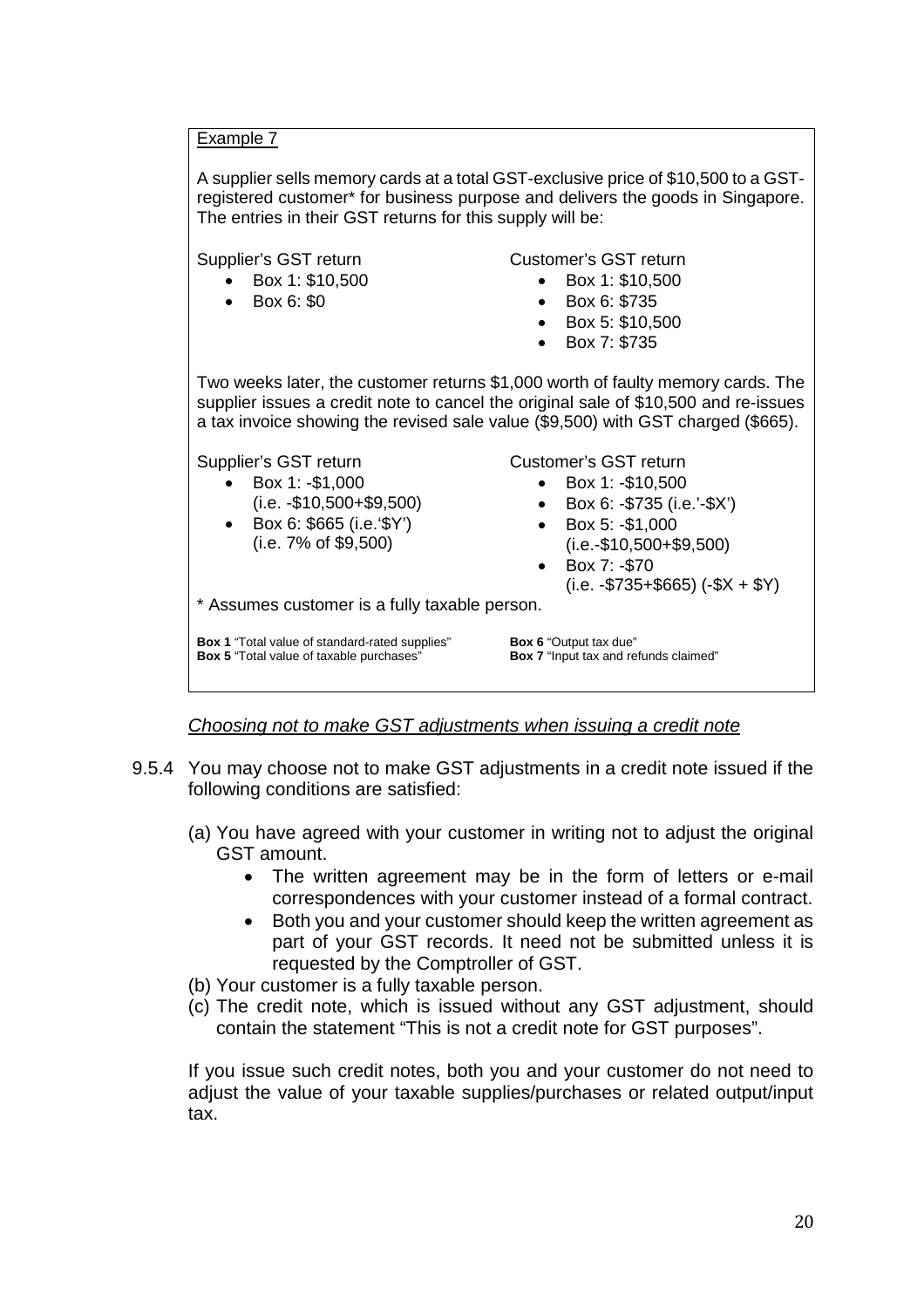#### 9.6 Increase in value of supply

9.6.1 If there is an increase in the consideration after you have made a supply of prescribed goods to your GST-registered customer, and you issue a tax invoice for the additional consideration, you will charge GST if the additional consideration is \$10,000 or less, and apply customer accounting if it exceeds \$10,000. If you receive a payment prior to the issue of tax invoice, the supply is treated as taking place when the payment is received. Thus, you will standard-rate or apply customer accounting based on the amount of payment received.

#### Example 8

A supplier sells mobile phones at a total GST-exclusive price of \$50,000 to a GST-registered customer\* for business purpose. He issues a customer accounting tax invoice for the full price of \$50,000 and delivers the goods on 15 Mar 2019. Full payment is received on 30 Apr 2019. The entries in their GST returns for this supply will be:

*Prescribed accounting period 1 Jan to 31 Mar 2019* 

Supplier's GST return

Customer's GST return Box 1: \$50,000

- Box 1: \$50,000
- $\bullet$  Box 6: \$0
- Box 6: \$3,500
	- Box 5: \$50,000
	- Box 7: \$3,500

The customer subsequently returns \$8,000 worth of faulty mobile phones with the request to replace them with a higher-priced model of mobile phones. The price difference (i.e. increase in price) amounts to \$4,000 which is within the threshold of \$10,000 and hence the supplier has to charge GST of \$280 (7% of \$4,000). Payment is received by the supplier on 15 Jun 2019. The supplier delivers the replacements and issues a tax invoice for the price difference on 10 Jul 2019.

*Prescribed accounting period 1 Apr to 30 Jun 2019* 

#### Supplier's GST return

 Box 1: \$4,000 Box 6: \$280

#### Customer's GST return

- Box 1: \$0
- Box 6: \$0
- Box 5: \$4,000
- Box 7: \$280

\* Assumes customer is a fully taxable person.

**Box 1** "Total value of standard-rated supplies" **Box 5** "Total value of taxable purchases"

**Box 6** "Output tax due" **Box 7** "Input tax and refunds claimed"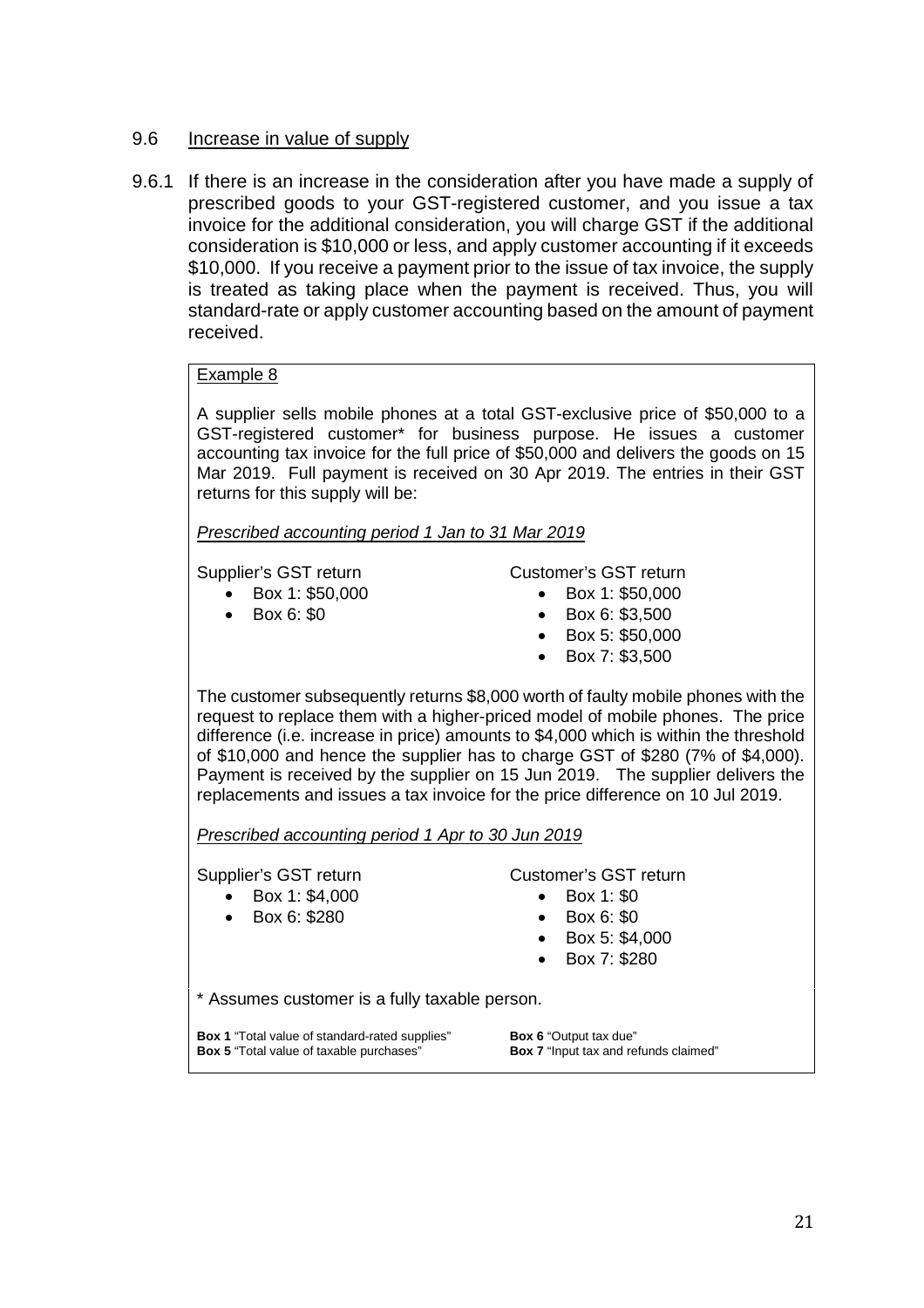### <span id="page-24-0"></span>**10 Correcting Mistakes**

### 10.1 As a supplier, you incorrectly standard-rated a relevant supply

- 10.1.1 If you have wrongly charged GST on your relevant supply of prescribed goods, you are still required to account for the GST (output tax) in your GST return and pay the same to the Comptroller<sup>27</sup>. You are allowed to make an adjustment to reduce this output tax after you have issued a credit note to cancel the standard-rated supply, refunded to the customer the GST wrongly charged, and issued a customer accounting tax invoice with the necessary details indicating that the relevant supply has been made under customer accounting.
- 10.1.2 It is the responsibility of the GST-registered customer to account for the output tax on your behalf for the relevant supply. If he has omitted to do so in his GST return, he should rectify the omission immediately and recover from you the GST he had wrongly paid to you. The customer will be penalised for such omission in his GST return<sup>28</sup>.
- 10.2 As a supplier, you incorrectly applied customer accounting on (i) a sale of prescribed goods to a non-GST-registered customer; or (ii) a sale of nonprescribed goods
- 10.2.1 You are required to account for the output tax omitted on the sale, as it should be standard-rated. If you have omitted to do so in your GST return, you should rectify the omission immediately. This is no different from the omission of output tax in your GST reporting for any standard-rated supplies. You will be liable for penalty for any incorrect submission of GST return which resulted in an under-accounting of tax<sup>29</sup>.
- 10.3 As a supplier, you incorrectly applied customer accounting on a relevant supply because your customer failed to inform you that his purchase of prescribed goods was for non-business use
- 10.3.1 Your GST-registered customer is required to include the output tax on the relevant supply in his GST return. However, he is not entitled to any input tax claim on such a purchase since the goods were purchased for non-business use.
- 10.3.2 As the onus is on your customer to inform you that his purchase is for nonbusiness use, you will not be required to account for the output tax when you incorrectly applied customer accounting due to his failure to inform you.

 $\overline{\phantom{a}}$ 

<sup>27</sup> Section 78(2) of the GST Act.

<sup>&</sup>lt;sup>28</sup> Section 59 of the GST Act.

<sup>29</sup> Section 59 of the GST Act.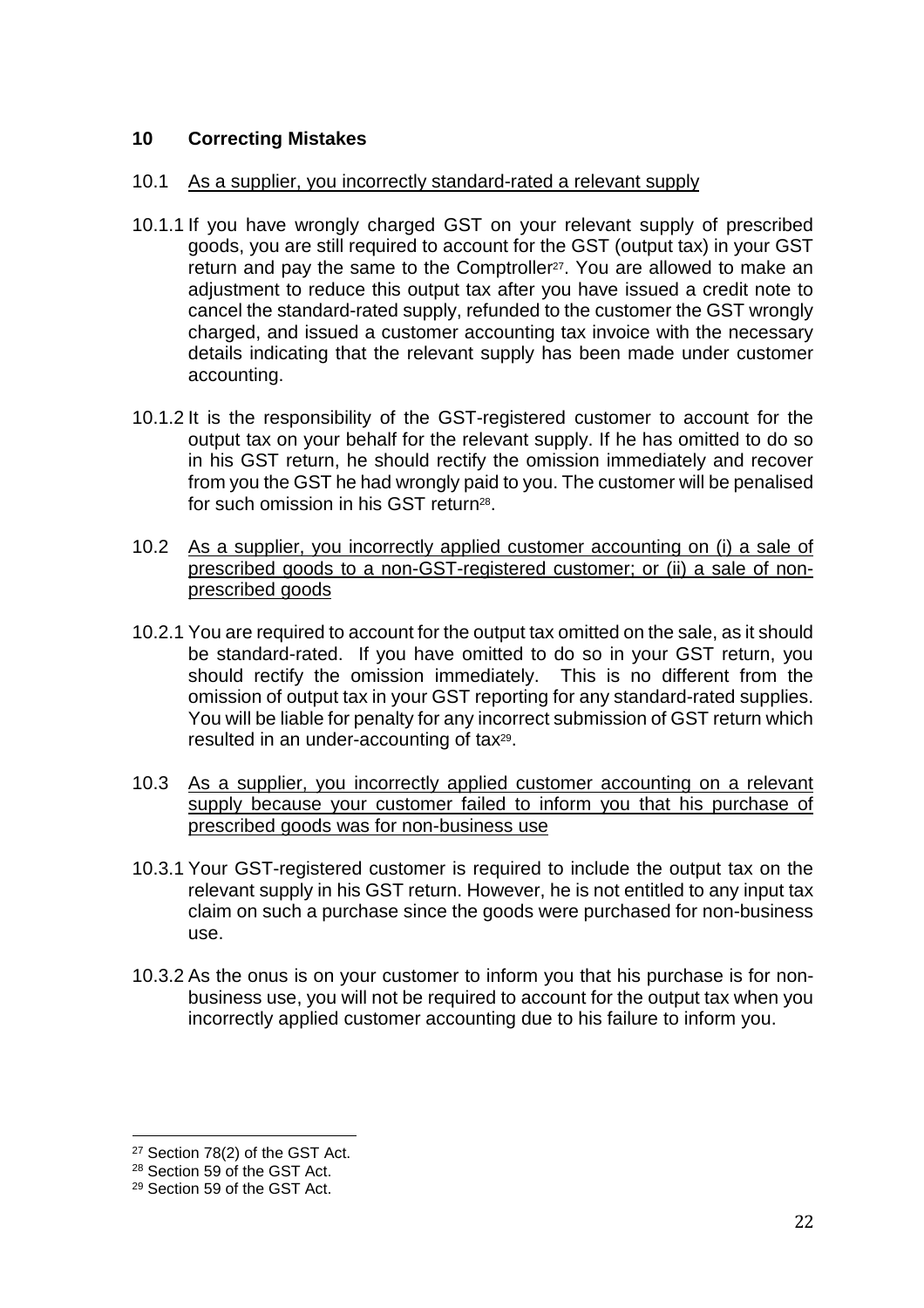- 10.4 As a customer, you failed to account for output tax on a relevant supply received
- 10.4.1 Your GST-registered supplier correctly applied customer accounting to his supply of prescribed goods and issued you with a customer accounting tax invoice. You have claimed input tax credit in respect of the relevant supply received, but omitted to account for the corresponding output tax in your GST return.
- 10.4.2 You should rectify the omission immediately. You will be liable for penalty for any incorrect submission of GST return which resulted in an underaccounting of tax<sup>30</sup>.
- 10.5 Reduced or waiver of penalties
- 10.5.1 During the first year of implementing customer accounting, IRAS will not impose penalty on businesses if the omission of tax arises from genuine mistakes and is not deliberate. Nonetheless, businesses are required to make good any tax under-accounted for.
- 10.5.2 If errors are made after the first year of implementation, you are encouraged to submit a timely, accurate, complete and self-initiated voluntary disclosure to qualify for reduced penalties under the IRAS' Voluntary Disclosure Programme. For more information, you may refer to the IRAS e-Tax Guide on "IRAS' Voluntary Disclosure Programme".

### <span id="page-25-0"></span>**11 GST Registration**

- 11.1 A person whose annual value of taxable supplies has exceeded or is expected to exceed \$1 million is liable for GST registration. If the person is already registered for GST, he cannot be de-registered if the annual value of his taxable supplies continues to exceed \$1 million.
- 11.2 Notwithstanding that customer accounting shifts the responsibility to account for output tax from the supplier to a GST-registered customer and the customer is treated as if he is making the relevant supply of the prescribed goods, the value of such supplies should not be counted towards the annual taxable supplies for determining whether the customer is liable to remain registered. However, the relevant supplies made by the supplier is still counted towards his annual taxable supplies for GST registration purposes.

 $\overline{\phantom{a}}$ 30 Section 59 of the GST Act.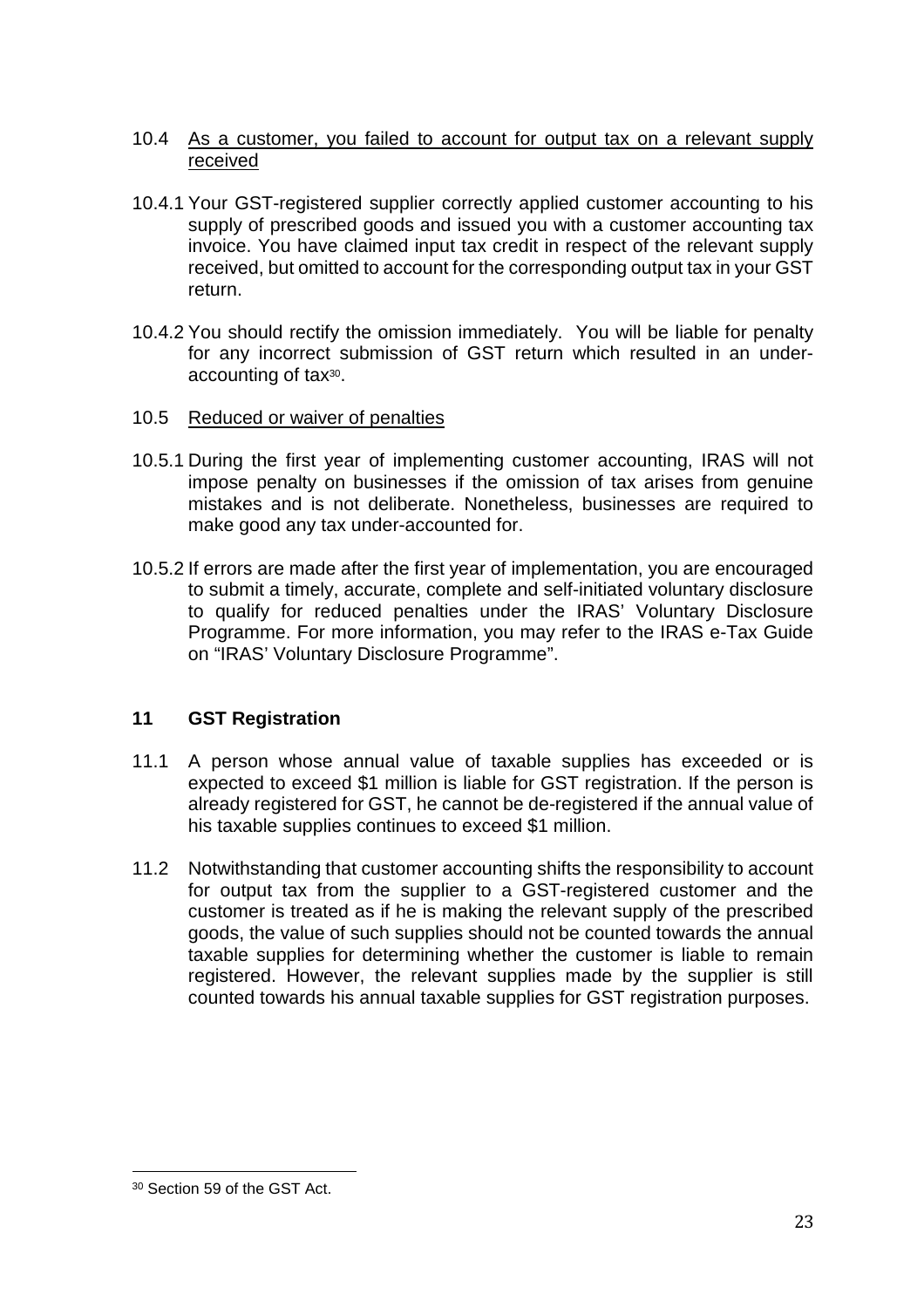### <span id="page-26-0"></span>**12 GST Schemes and Special Transactions**

### 12.1 GST schemes

### *Approved Third Party Logistics ("3PL") Company Scheme*

- 12.1.1 A company under the Approved 3PL Company Scheme<sup>31</sup>, among other things, does not need to charge GST when its imported goods, or imported goods belonging to its overseas principals who are not GST-registered, are locally supplied to specified persons<sup>32</sup>.
- 12.1.2 As a local supply of imported prescribed goods made under the Approved 3PL Company Scheme to a specified person is treated as an excepted supply, customer accounting will not apply. Thus the company (i.e. the supplier) will continue to adopt the special GST treatment provided for under the said scheme. Where the supply is subject to the special GST treatment, the company and its customer will report the supply and the purchase based on the GST reporting requirements for the scheme.

### *Approved Refiner and Consolidator Scheme ("ARCS")*

12.1.3 A business under ARCS<sup>33</sup> is not required to collect and account for GST when it supplies goods to another ARCS person in the course or furtherance of its business. As a local supply of prescribed goods made under the ARCS is treated as an excepted supply, customer accounting will not apply. Thus the ARCS business (i.e. the supplier) will continue to adopt the special GST treatment provided for under the said scheme.

### *Cash Accounting Scheme ("CAS")*

 $\overline{\phantom{a}}$ 

12.1.4 Customer accounting is applicable to a relevant supply of prescribed goods made by or received by a business approved to use the CAS<sup>34</sup>. However, the customer under CAS will account for output tax and claim input tax on the relevant supply received in the accounting period in which he makes payment to his supplier, instead of relying on the normal time of supply rule.

<sup>&</sup>lt;sup>31</sup> Please refer to the e-Tax Guide "Approved Third Party Logistics Company Scheme" available on IRAS website for more details of the scheme.

<sup>&</sup>lt;sup>32</sup> Specified persons are those approved under the Approved Maior Exporter Scheme. Approved Import GST Suspension Scheme, Approved Contract Manufacturer and Trader Scheme, or Approved 3PL Company Scheme.

<sup>&</sup>lt;sup>33</sup> Please refer to the e-Tax Guide "Approved Refiner and Consolidator Scheme" available on IRAS website for more details of the scheme.

<sup>&</sup>lt;sup>34</sup> Please refer to IRAS website at [www.iras.gov.sg](http://www.iras.gov.sg/) (GST > GST-registered businesses > GST schemes > General GST Schemes) for more information on the Cash Accounting Scheme.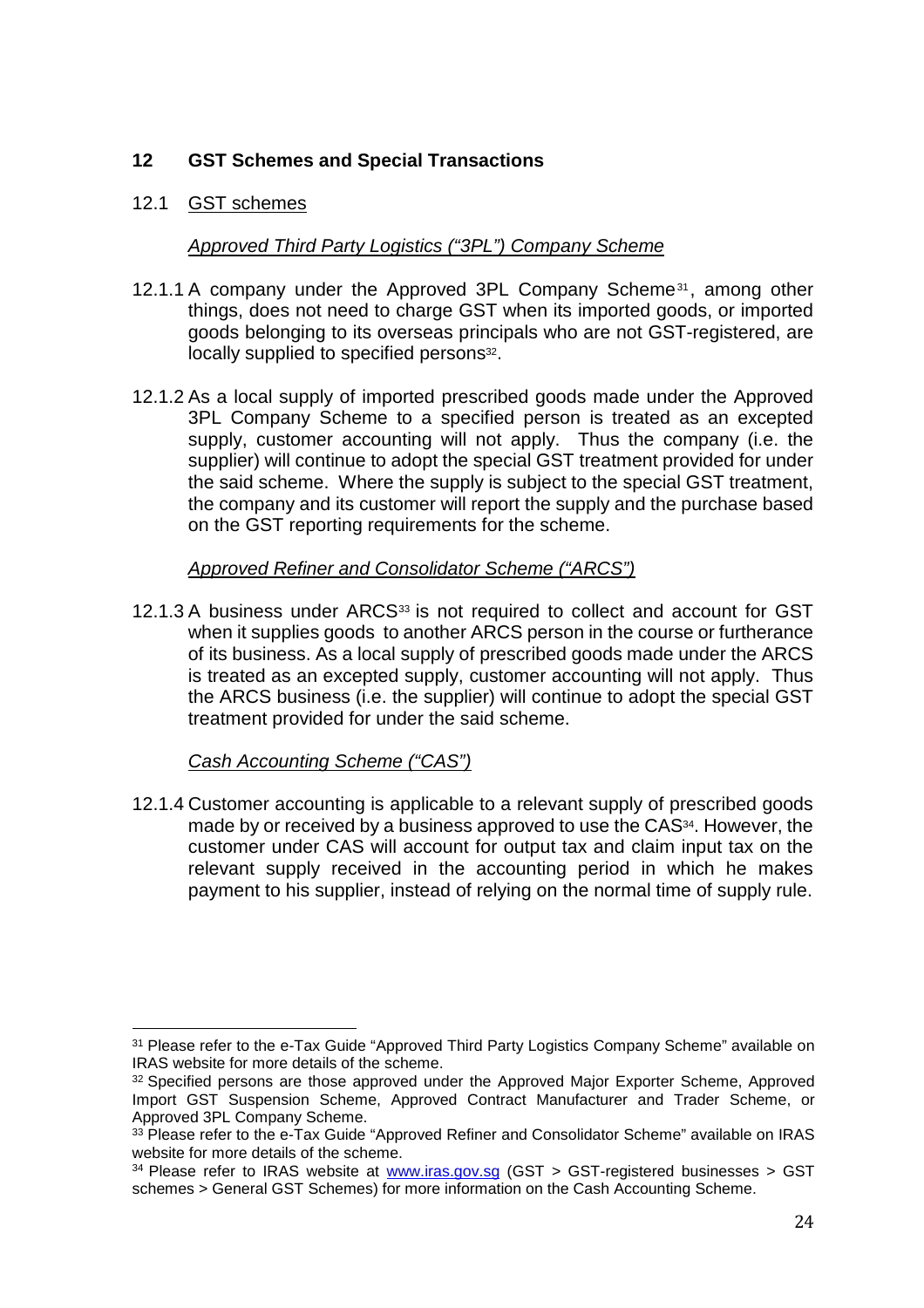### *Gross Margin Scheme ("GMS")*

12.1.5 Under the GMS<sup>35</sup>, GST is accounted for on the gross margin instead of the full value of the goods supplied. As any supply of prescribed goods made under the GMS is treated as an excepted supply, customer accounting will not apply. Thus the supplier approved to use the GMS will continue to account for the GST (output tax) based on the gross margin of the goods supplied in his GST return.

On the other hand, if the supplier makes a supply of prescribed goods which does not qualify for GMS36 to the GST-registered customer, he will apply customer accounting if the value of supply exceeds the threshold of \$10,000.

### *Major Exporter Scheme ("MES")*

12.1.6 A business under the MES $37$  is able to import non-dutiable goods with GST suspended. One of the qualifying conditions for a business to be granted MES status is that its zero-rated supplies must account for more than 50% of its total supplies or value of its zero-rated supplies is more than S\$10 million for the past 12 months. For the purpose of arriving at the value of its total supplies, the business should exclude the value of any relevant supply of prescribed goods received for which the business is required to account for output tax under customer accounting.

#### 12.2 Special transactions

 $\overline{\phantom{a}}$ 

- 12.2.1 Customer accounting does not apply to any supply of prescribed goods made under the following situations:
	- (a) Goods are supplied between members of a GST group and are disregarded for GST purposes; or
	- (b) Goods supplied form part of a transfer of business as a going concern that qualifies as an excluded transaction for GST purposes.

That is, the supplies in (a) and (b) will continue to be disregarded for GST purposes.

<sup>&</sup>lt;sup>35</sup> Please refer to IRAS website at [www.iras.gov.sg](http://www.iras.gov.sg/) (GST > GST-registered businesses > GST schemes > General GST Schemes) for more information on the Gross Margin Scheme.

<sup>&</sup>lt;sup>36</sup> GMS can only be applied to a supply of used goods that were purchased by the supplier free of GST.

<sup>&</sup>lt;sup>37</sup> Please refer to the e-Tax Guide "Major Exporter Scheme" available on IRAS website for more details of the Scheme.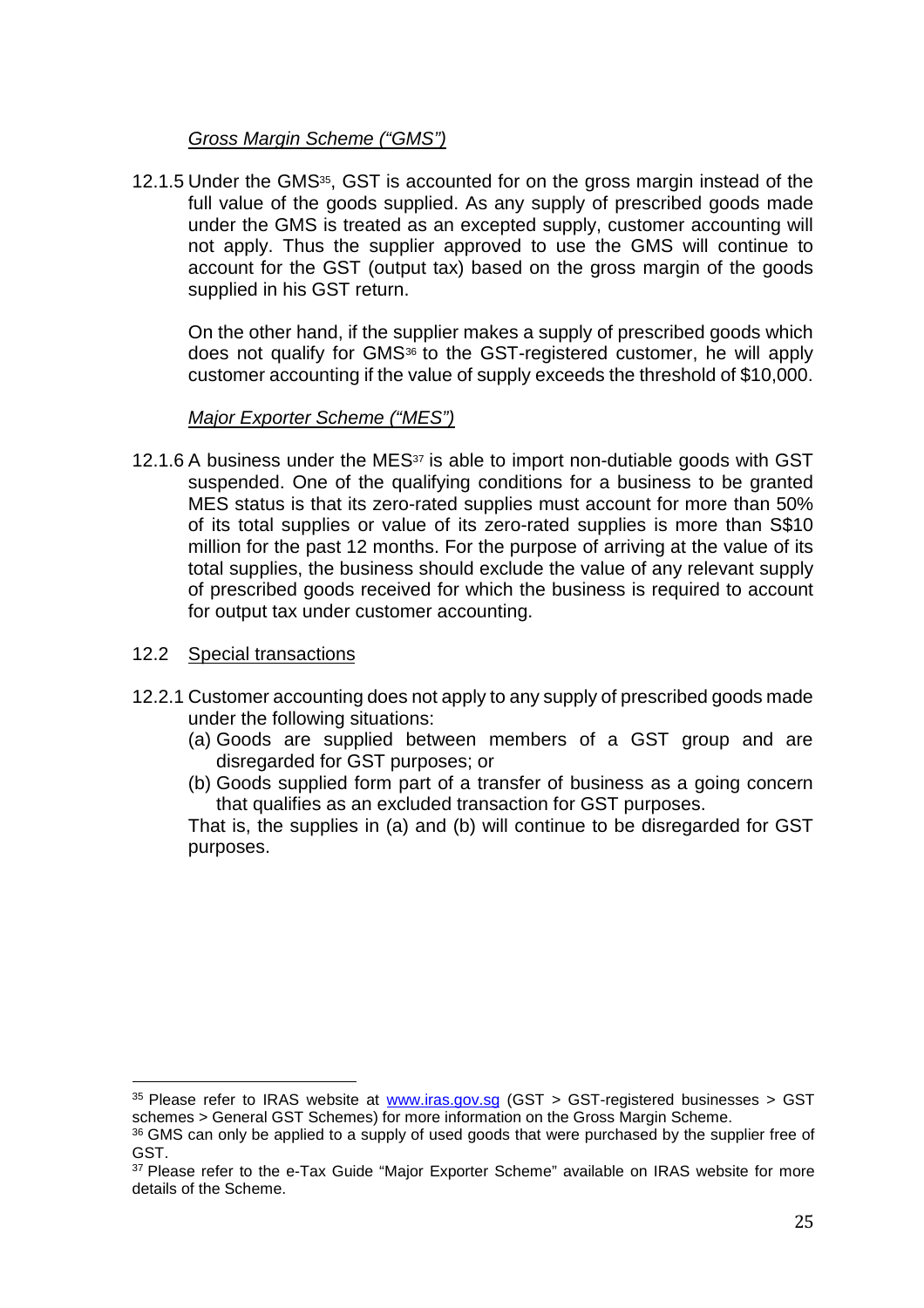### <span id="page-28-0"></span>**13 Frequently Asked Questions**

13.1 *Does a GST-registered customer (who had accounted for output tax on behalf of his supplier for prescribed goods) have to inform his supplier if he subsequently puts some or all of the prescribed goods to non-business use?*

No, the customer is not required to inform his supplier of the subsequent change in use of the prescribed goods.

However, the customer may be required to account for output tax subsequently on:

- (a) the deemed supply of goods<sup>38</sup> when he gives away the prescribed goods for free; or
- (b) the deemed supply of services39 when he put the prescribed goods to private use.
- 13.2 *If a GST-registered customer chooses not to claim input tax credit for the GST incurred on goods purchased so that he need not account for output tax when he subsequently gives them away as gifts, is he required to account for output tax on behalf of his supplier when he initially received the relevant supply of prescribed goods from his supplier?*

Yes, the customer is still required to account for output tax on behalf of his supplier when he receives the relevant supply of prescribed goods. However, he can choose not to claim input tax credit for the purchase of prescribed goods and accordingly not be required to account for output tax when he gives away the prescribed goods for free (e.g. as gifts to his employees).

13.3 *Can the GST-registered customer use his own exchange rate to convert the value of a relevant supply received which is denominated in foreign currency?*

No, the GST-registered customer should use the supplier's exchange rate for conversion. When the supplier issues a customer accounting tax invoice in a foreign currency, he is required under Regulation 11(1) of the GST (General) Regulations to also express the amounts in Singapore currency as explained in paragraph 6.3.

Thus for customer accounting purpose, the customer will similarly rely on the supplier's exchange rate to determine the value of relevant supply received and the GST in Singapore currency if the tax invoice is denominated in a foreign currency.

 $\overline{\phantom{a}}$ 

<sup>38</sup> Paragraph 5(1) and (2) of the Second Schedule to the GST Act

<sup>39</sup> Paragraph 5(3) of the Second Schedule to the GST Act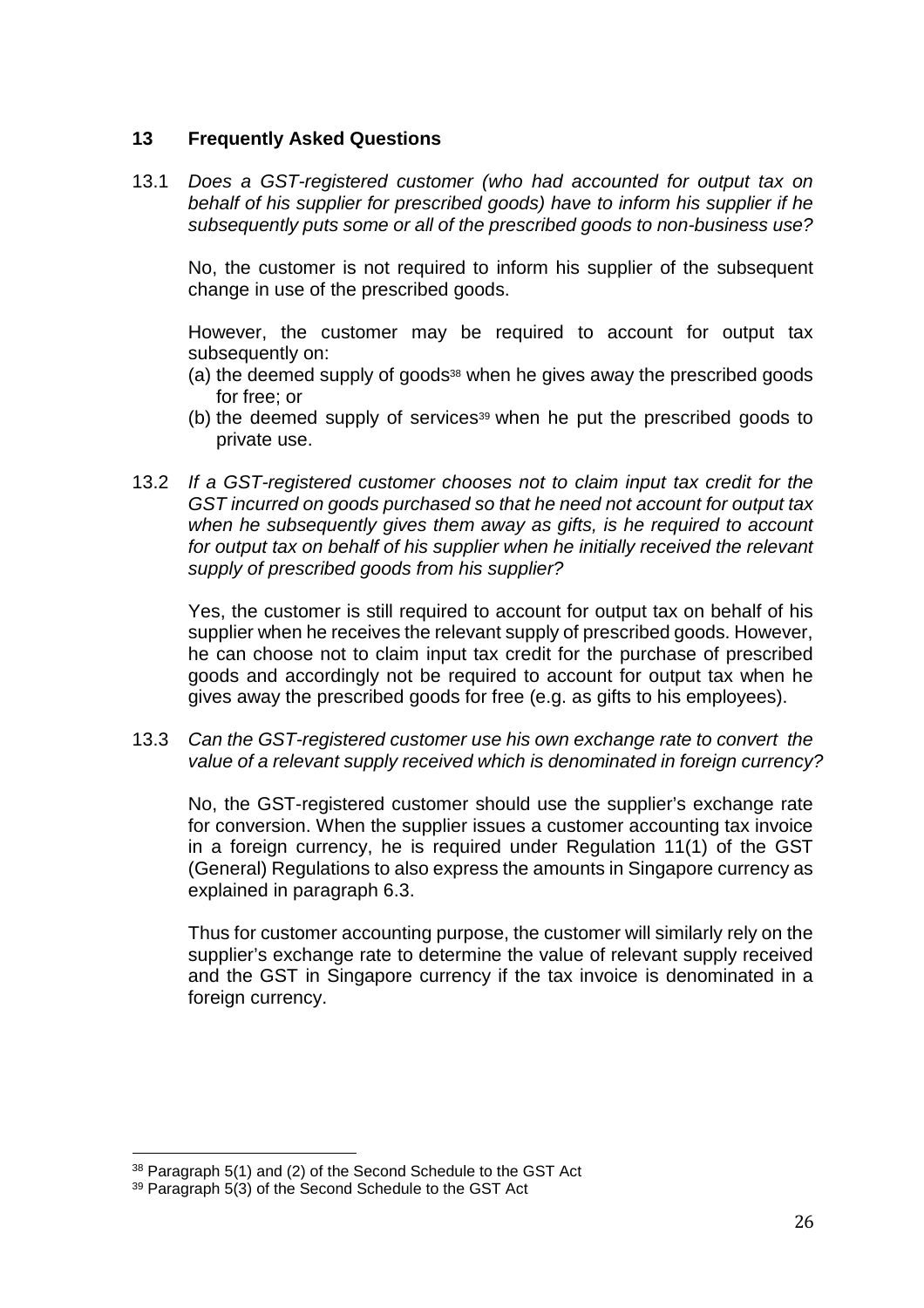### <span id="page-29-0"></span>**14 Contact Information**

14.1 For enquiries on this e-Tax Guide, please contact:

Goods and Services Tax Division Inland Revenue Authority of Singapore 55 Newton Road Singapore 307987

Tel: 1800 356 8633 Fax: (+65) 6351 3553 E-mail: gst@iras.gov.sg

### **15 Updates and Amendments**

|                | Date of<br>amendment |      | <b>Amendments made</b>                                                                                                                                                                                                                                                               |
|----------------|----------------------|------|--------------------------------------------------------------------------------------------------------------------------------------------------------------------------------------------------------------------------------------------------------------------------------------|
| $\mathbf{1}$   | 13 Dec 2018          |      | $(i)$ Editorial changes to the guide.                                                                                                                                                                                                                                                |
|                |                      |      | (ii) Updated paragraph 5 to clarify the meaning of<br>'off-the-shelf software' and to provide more<br>examples of mobile phones, memory cards and<br>off-the-shelf software which will fall within and<br>outside the meaning of 'prescribed goods'.                                 |
|                |                      |      | (iii) Updated paragraphs 9.5.2 and 9.5.3 to explain<br>the GST input tax adjustments to be made by the<br>GST-registered customer when credit notes are<br>issued to cancel an original supply.                                                                                      |
| $\overline{2}$ | 16 Aug 2019          | (i)  | Updated paragraph 5 to provide more examples<br>of products that will fall within and outside the<br>meaning of 'prescribed goods'.                                                                                                                                                  |
|                |                      | (ii) | Updated paragraph 7.6 to provide added clarity<br>that customer accounting applies<br>all<br>to<br>purchases of prescribed goods (even occasional<br>purchases for the customer's own business use)<br>exceeding \$10,000 by a GST-registered<br>customer for his business purposes. |
|                |                      |      | (iii) Updated paragraph 7.7 to provide added clarity<br>that the exemption mentioned applies only to the<br>reporting of standard-rated supplies/output tax<br>and taxable purchases/input tax in the GST<br>return and is only open to GST-registered                               |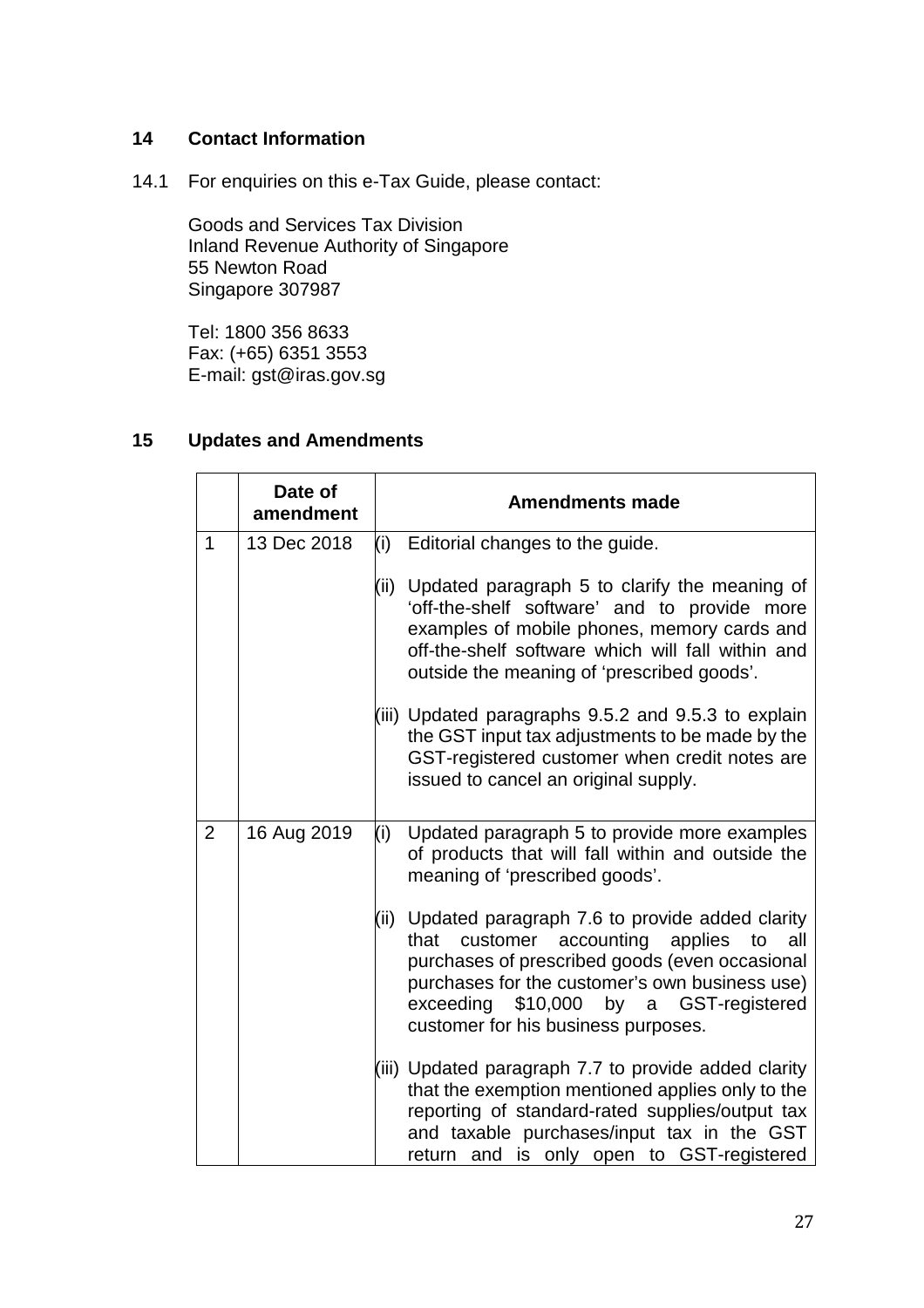|   |            | customers that have been accorded ACAP<br>status.                                                                                                                                                                                                                                                                      |
|---|------------|------------------------------------------------------------------------------------------------------------------------------------------------------------------------------------------------------------------------------------------------------------------------------------------------------------------------|
|   |            | (iv) Updated paragraph 7.8 to make clear that<br>relevant supplies received by a partially exempt<br>GST-registered customer are to be excluded for<br>the purposes of determining allowable input tax.                                                                                                                |
| 3 | 1 Nov 2019 | Updated paragraph 9.2 to provide clarity on the<br>(i)<br>implications of discounts on customer<br>accounting. Added paragraph 9.2.4 and 9.2.5 to<br>explain application of customer accounting<br>following the change to the treatment of prompt<br>payment discounts that will come into effect from<br>1 Apr 2020. |
| 4 | 2 Mar 2020 | Updated paragraph 2.1 to exclude<br>(i)<br>digital<br>payment tokens as taxable supplies with effect<br>from 1 Jan 2020.                                                                                                                                                                                               |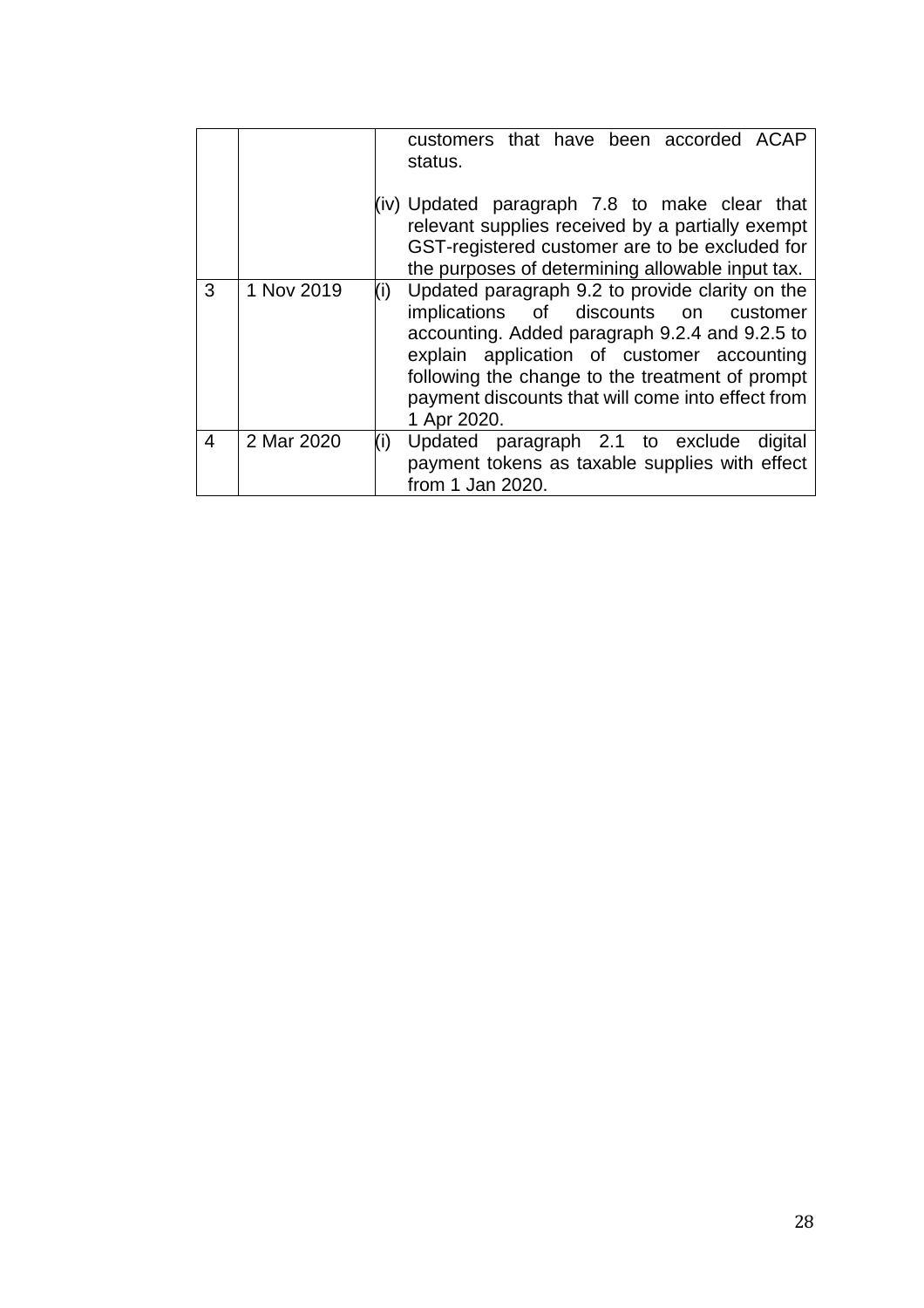

<span id="page-31-0"></span>**Annex A – Whether your sale is subject to customer accounting** 

<sup>1</sup>Prescribed goods are mobile phones, memory cards and off-the-shelf software.

<sup>2</sup> Subject to certain conditions being met, you have the option to apply customer accounting even if the value of the supply is ≤ \$10,000. Please refer to paragraph 9.3.3 for more details.

<sup>3</sup> An excepted supply is a supply of prescribed goods that is excluded from customer accounting.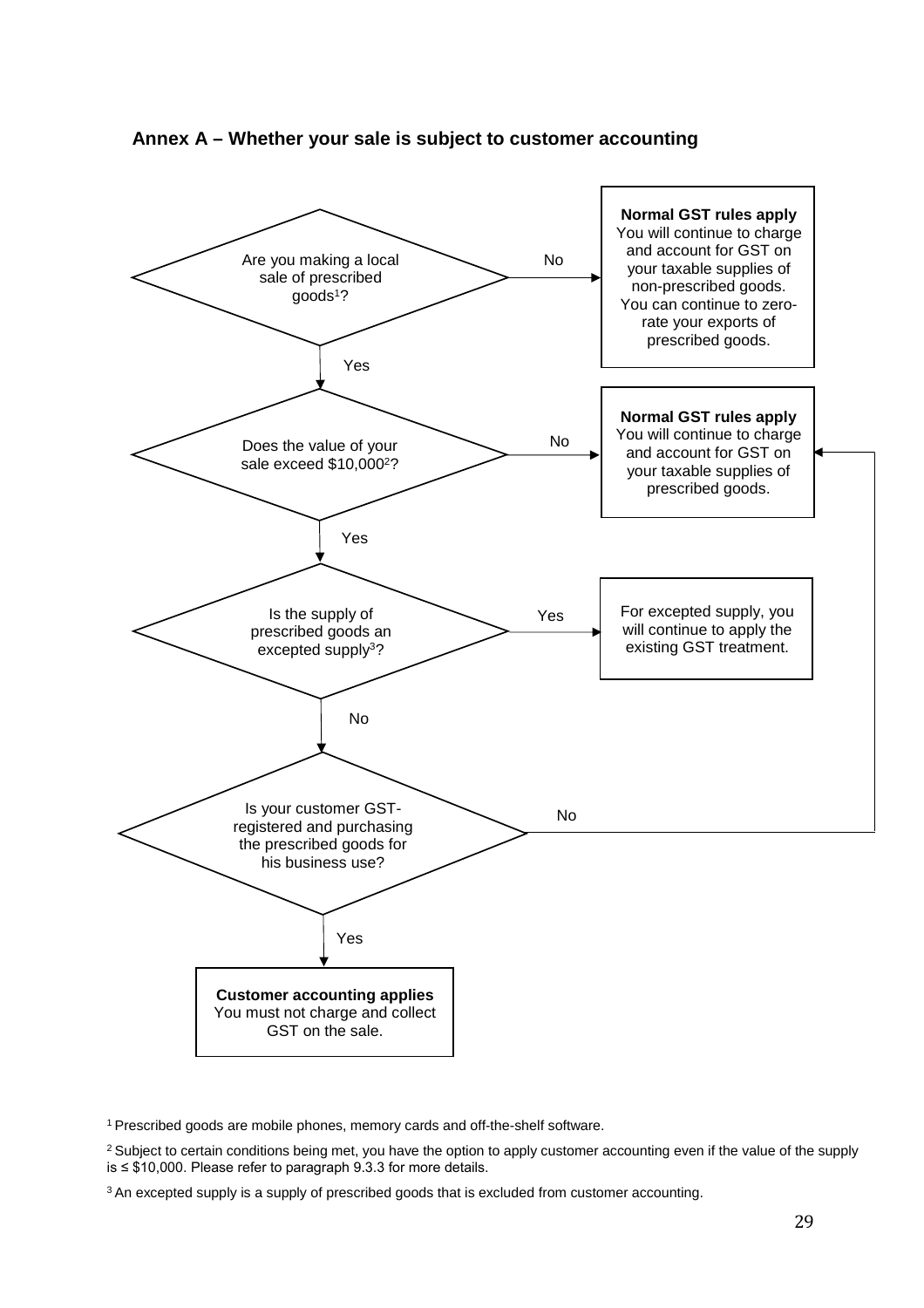

<span id="page-32-0"></span>**Annex B – Whether your purchase is subject to customer accounting** 

<sup>1</sup> Prescribed goods mean mobile phones, memory cards and off-the-shelf software.

<sup>2</sup> Subject to certain conditions being met, you have the option to apply customer accounting even if the value of the supply is ≤ \$10,000. Please refer to paragraph 9.3.3 for more details.

<sup>3</sup> An excepted supply is a supply of prescribed goods that is excluded from customer accounting.

30 <sup>4</sup>Where you have obtained prior approval from the Comptroller of GST, you need not report output tax and input tax in your GST return. Please refer to paragraph 7.6 for more details.